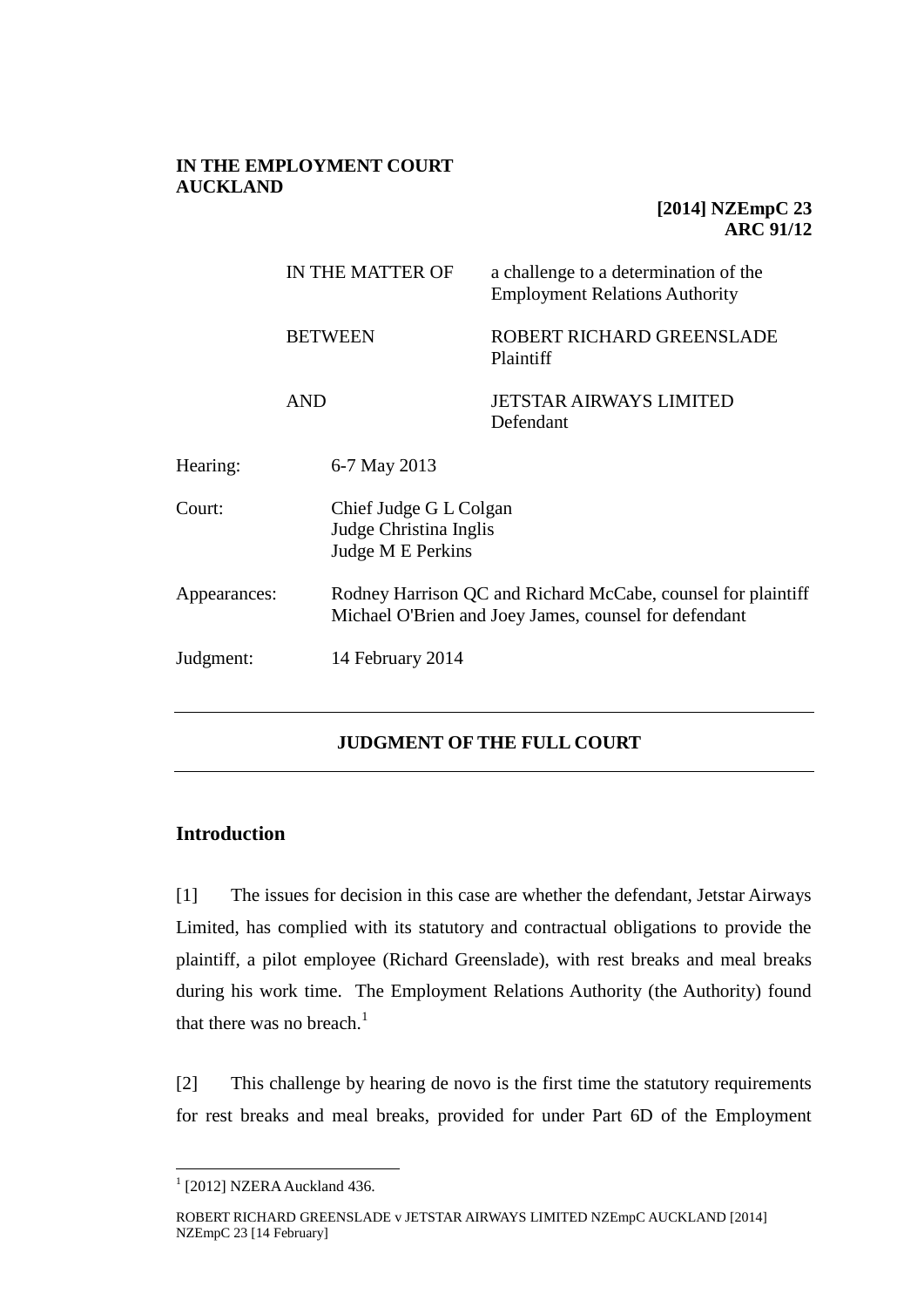Relations Act 2000 (the Act), have been considered by this Court. The questions for decision affect not only the plaintiff but other pilots employed by Jetstar, and not only this employer and its employees, but other parties to employment relationships. A full Court has been assembled to consider and decide these novel issues and to give guidance to others.

### **Factual context**

[3] The defendant is a New Zealand registered company which employs flight crew on aircraft bearing Jetstar livery. In this judgment we refer to the defendant as "Jetstar New Zealand". Jetstar New Zealand is a wholly owned subsidiary of Jetstar Pty Ltd, an Australian registered company which we will refer to as "Jetstar Australia" to distinguish it, where necessary, from the defendant.

[4] Jetstar Australia operates passenger airline services from, to and within New Zealand. Mr Greenslade is employed by Jetstar New Zealand as a pilot on Jetstar Australia's Airbus A320 type aircraft. The aircraft flown by Mr Greenslade and other New Zealand based pilots are registered in Australia under Australian civil aviation laws. The A320 is a narrow bodied (single aisle) passenger aircraft operated by two pilots.

[5] Mr Greenslade (who is based in Christchurch) flies inter-city services within New Zealand (Auckland, Wellington, Christchurch, Dunedin and Queenstown), to and from the eastern seaboard of Australia (Melbourne Sydney, Gold Coast), and to and from Fiji. Flying times range between 45 and 90 minutes on domestic services and four hours on trans-Tasman and Fiji services. The A320 type aircraft flown by Jetstar do not have flight crew rest areas as do larger wide bodied aircraft.

[6] As a captain (although the position is not materially different for first officer pilots as well), Mr Greenslade can work between hours that start as early as 0500 hours (5.00 am) and finish as late as 2400 hours (midnight) on any given day. He undertakes tours of duty (continuous absence from home base) which can last for up to three days. The legs of any given duty can range from one to five sectors, that is, flights between airports. Domestic operations' duty times can range from just under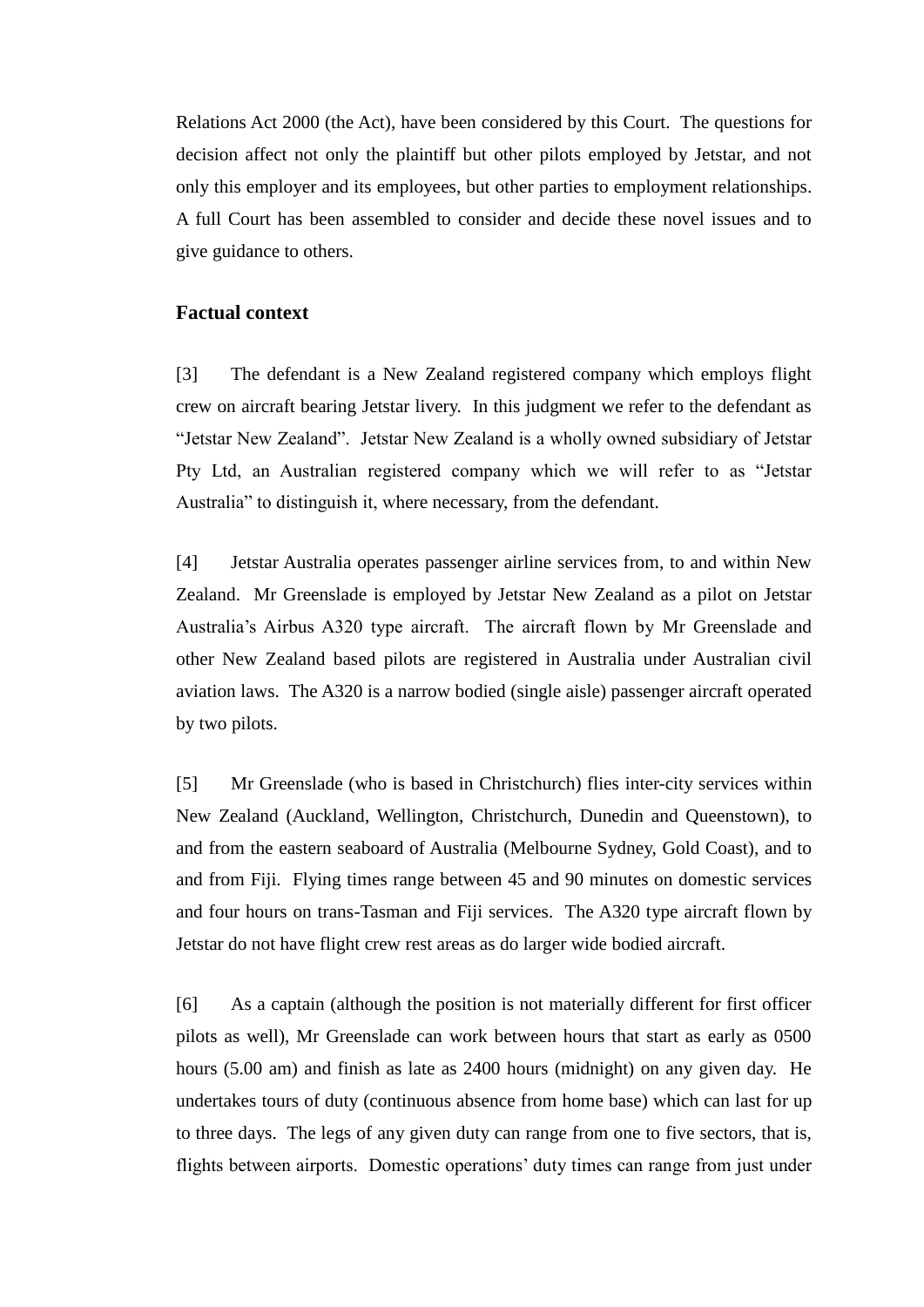four hours (including a total flight time within that span of one hour and 20 minutes) to a more typical day of eight hours and 15 minutes duty time during which total flight time amounts to five hours and 30 minutes over four sectors.

[7] The scheduled turnaround time for international flights is 40 minutes and, for New Zealand domestic flights, 30 minutes. $^2$  Turnaround times are calculated from engine shut-down on arrival, to either push-back or engine ignition for the next departure. During turnaround times Mr Greenslade is required to perform a number of duties including flight planning, aircraft preparation, completion of documentation, supervision and checking of load planning data, supervision of aircraft boarding and loading, ensuring aircraft safety for flight and appropriate authorisations, participating in crew briefings and any other similar matters that require his attention. The full 40 minutes of a turnaround (or 30 minutes on domestic flights) is required potentially, and in many cases actually, to perform those tasks.

[8] The defendant's position is that during turnaround times on the ground there is no opportunity for a pilot to have a rest break or meal break. This is especially so given that a key feature of Jetstar operations is minimal turnaround time of aircraft and their crews while on the ground between revenue generating flights.

[9] With the exception of quick toilet breaks if and when necessary and the aircraft's toilet is available, both pilots on an A320 flight deck are required to be there during the whole flight. Meals are provided to pilots and these are eaten (alternately) on the flight deck while both pilots continue to monitor the operation of the aircraft. If anything occurs requiring the attention of both flight crew members while one pilot is having a meal in these circumstances, then the meal must be put to one side while that occurrence is attended to. Meals are usually provided to flight crew once an aircraft is in its cruise phase<sup>3</sup> although, particularly on some domestic sectors, this requires rapid consumption of the meal because the cruise phase is short

 $2$  Domestic turnaround times are 10 minutes less than for international sectors because the former does not require engineering sign-off before flights as in the case of the latter.

The part of a flight, after ascent and before descent, when the aircraft is flying at its maximum continuous altitude. This may be a period of hours on longer flights and as little as a few minutes on the shortest sectors.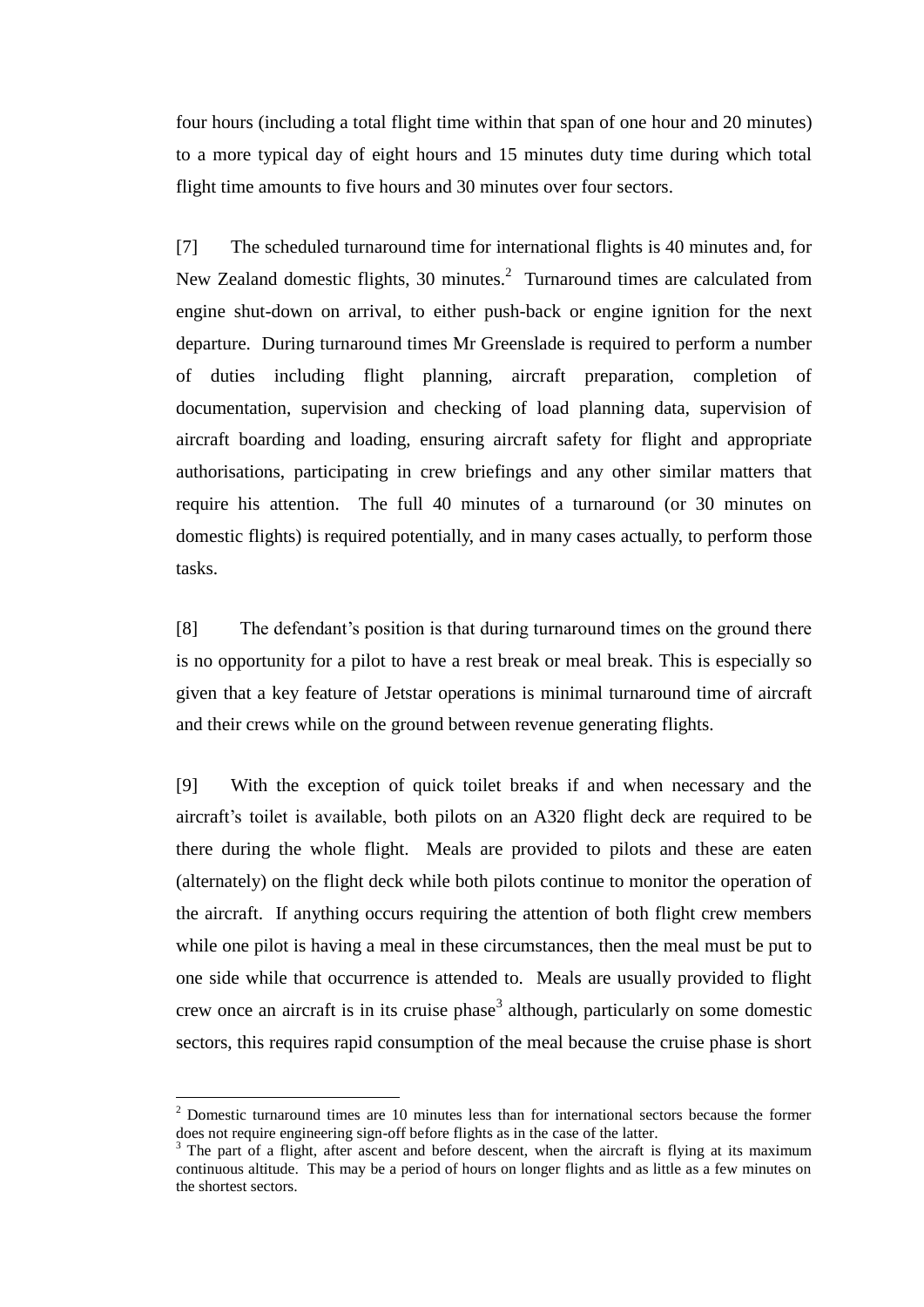and the full attention of both pilots is required for the ascent and descent phases of flights. On some short sectors of an hour or less flying time, there is no time at all for any break for a meal or rest while the aircraft is in the air.

[10] There is no argument that the plaintiff has not had, and continues not to have, rest or meal breaks during his working duty periods. That is illustrated by an actual working example postulated by the plaintiff in his evidence. This involves a duty period encompassing Christchurch-Auckland-Christchurch-Auckland-Christchurch sectors, signing on at 0545 hours (5.45 am) and signing off 1400 hours (2.00 pm). He calculates that within this period, he would be entitled to 10 minute rest breaks at approximately 0745 hours, 1145 hours, and 1345 hours, as well as a 30 minute rest break at approximately 0945 hours.

[11] There are two distinct periods of time at issue in these proceedings. The first is from 14 October 2010 to 26 March 2013 during which the plaintiff was party to an individual employment agreement (IEA). Under the agreement he was employed "to operate on flights for the Company [Jetstar New Zealand] or [Jetstar Australia] …("the Client") or any other aircraft type or airline with which the Company has a client relationship in the future."<sup>4</sup>

[12] The IEA made specific reference to "breaks" under cl 19. Clause 19 provided that:

The parties agree that breaks will be provided in accordance with the statutory requirements set out in section 69ZD of the Employment Relations Act 2000, or any amending or substituting Acts. The parties agree that the Company may direct the most appropriate time for these breaks to be taken in accordance with operational requirements.

<sup>&</sup>lt;sup>4</sup> Clause 1.2 of the IEA. Clause 4 of the IEA dealt with 'Pilot duties & responsibilities'. Clause 4.2 provided that: "The duties and responsibilities contained in the relevant position description and any other duties associated with the role of Pilot as may be reasonably required, as varied from time to time, will be performed according to the Company's or Client's instructions ... and in accordance with all applicable legislation." In terms of responsibilities the plaintiff was required to: "comply with Civil Aviation Regulations as applicable to the Company and its Client(s) Air Operating Certificate as amended from time to time." (cl 4.4.2).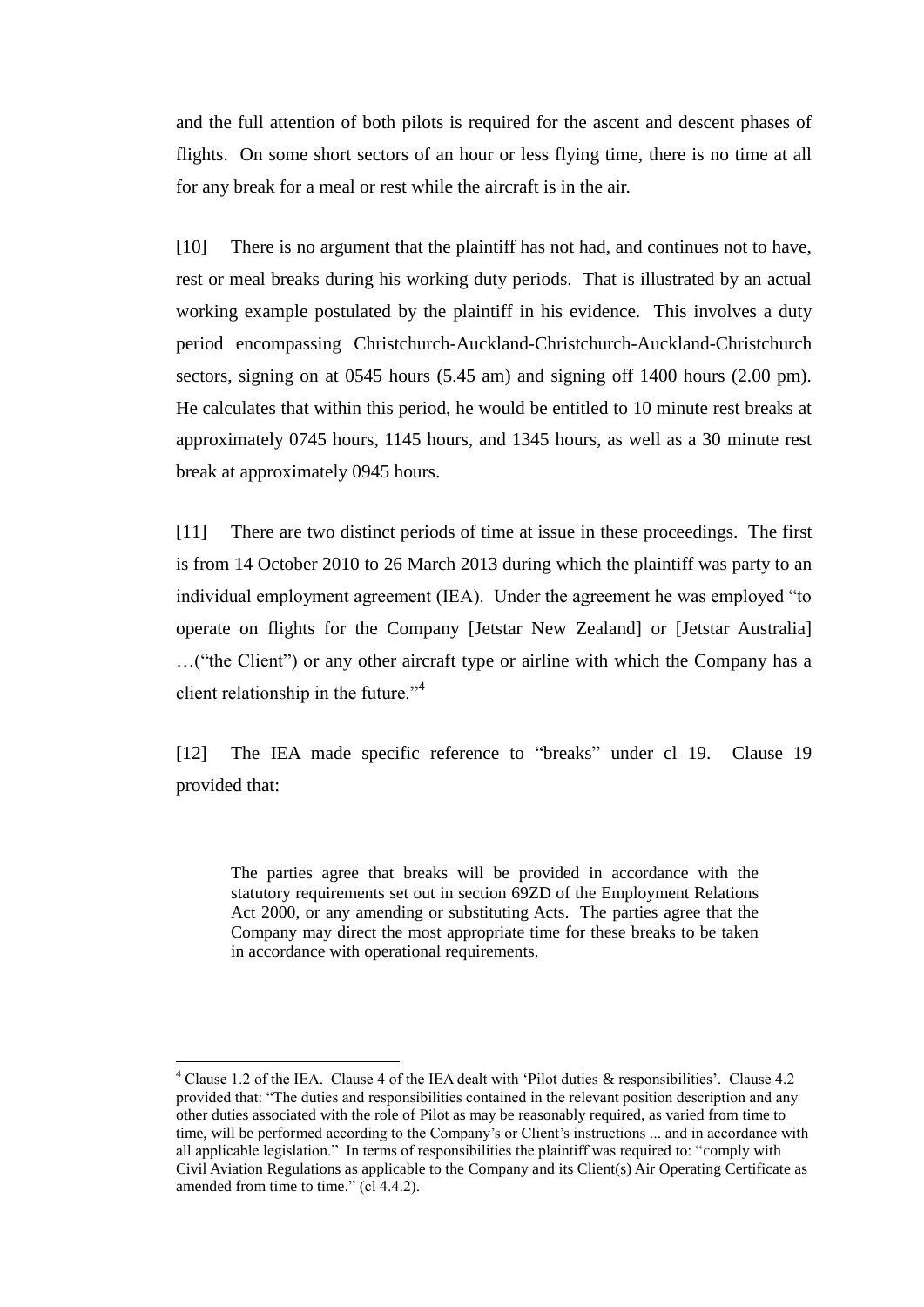[13] The IEA did not define the term "breaks", and nor was the term referred to other than in cl 19. Section  $69ZD$ ,<sup>5</sup> to which cl 19 made express reference, is set out below.

[14] The second period of time at issue in these proceedings commenced when the IEA was replaced by a collective agreement, the Jetstar Airways Limited and New Zealand Airline Pilots' Association Industrial Union of Workers Incorporated (NZALPA) Jetstar Pilots' Collective Agreement 2013 (CA), with effect from 26 March 2013 . The CA refers to rest periods but contains no reference to rest breaks and/or meal breaks. "Rest period" is defined in the CA to mean "a period of time during which a pilot is at suitable resting accommodation or suitable sleeping accommodation and is relieved of all duties associated with his/her employment." These rest periods must be taken on the ground and not in the aircraft, and a pilot must be relieved of all duties during them.

[15] In a letter of 31 January 2011 sent on Mr Greenslade's behalf to Jetstar, concerns were raised that it was not complying with the rest and meal break provisions set out in Part 6D of the Act. . Mark Rindfleish, Jetstar's Chief Pilot, replied expressing the view that s 69ZH(2) applied.

[16] Mr Rindfleish advised that the company operated in the New Zealand market pursuant to Part 1A of the New Zealand Civil Aviation Act 1990 (New Zealand CAA) under an Australian air operator's certificate (AOC) issued by the Australian Civil Aviation Safety Authority (CASA), and that:

The ANZA Mutual Recognition provisions require an Australian operator conducting operations in New Zealand to abide by the obligations arising under the CASA AOC. The relevant schedule (Flight Crew Flight and Duty Limits) under the CASA AOC requires that flight crew (including pilots) take rest periods and is prescriptive as to the timing of such rest periods.

Jetstar's position is that mandatory requirements under the schedule that apply to pilots instead of the provisions or entitlements of Part 6D [Employment Relations Act 2000].

<sup>&</sup>lt;sup>5</sup> Section 69ZD was inserted, on 1 April 2009, by s 6 of the Employment Relations (Breaks, Infant Feeding, and Other Matters) Amendment Act 2008.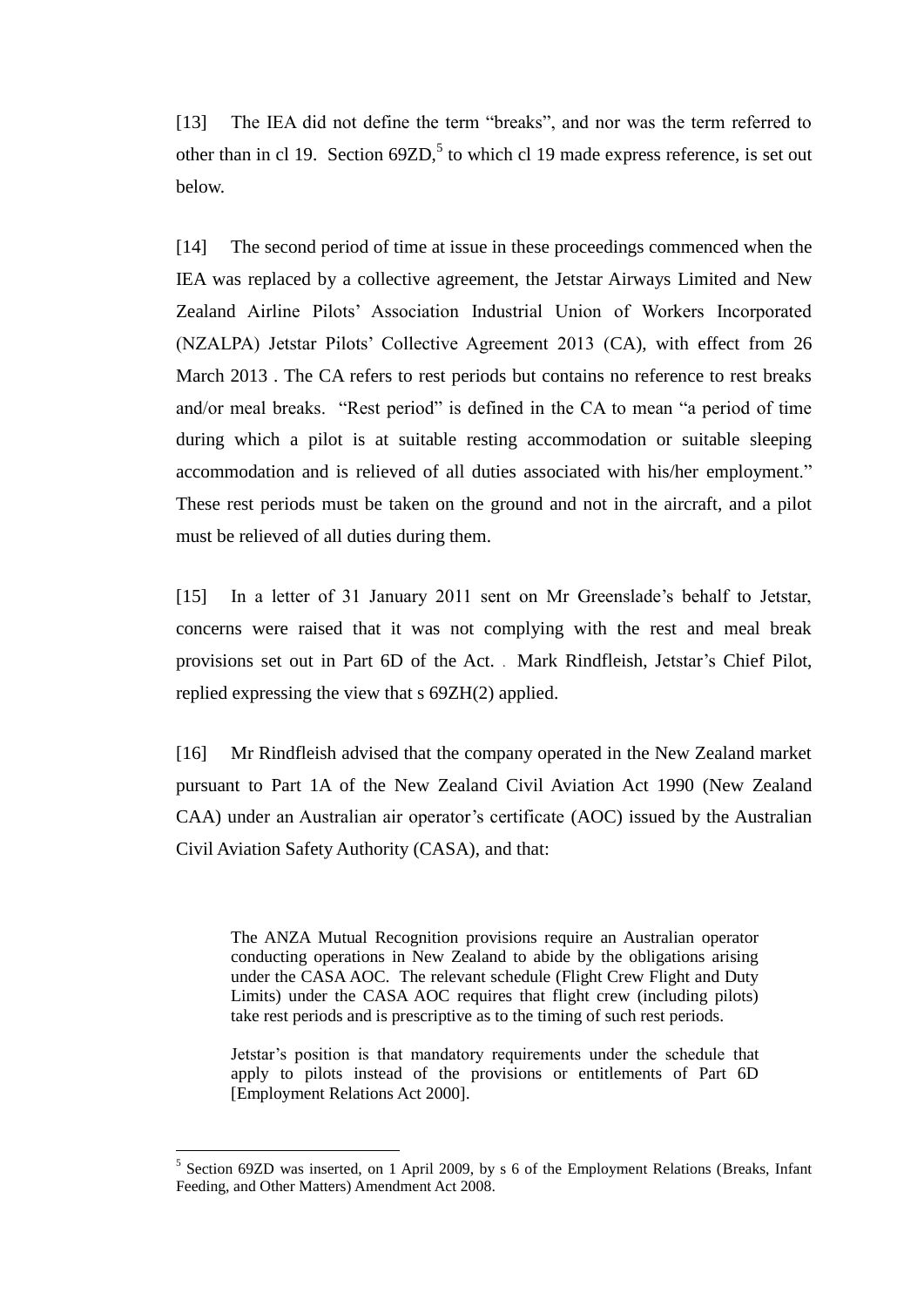[17] Discussions between the parties followed but failed to resolve the concerns that had been identified.

[18] There has been a further development since the Authority's investigation and determination. Whereas Jetstar New Zealand's form of IEA entered into by Mr Greenslade was generic in the sense that it applied with minor individual variations (including the provisions at issue in this case) to all the company's pilots, the employer has now developed a new form of generic individual employment agreement that it offers to new pilots. The relevant provisions in Mr Greenslade's agreement referred specifically to s 69ZD of the Act. The new template individual agreements offered to pilots (who are not subject to the CA) contain no reference at all to rest breaks and meal breaks under the Act but provide, at cl 8:

### **8 Rest and meal breaks**

You and the Company agree that breaks will be determined by the relevant provisions of the aviation legislation applicable to the Company or the Client's Air Operator's Certificate (AOC) at that time.

[19] It is against this backdrop that the current proceedings arise. While we heard evidence from a number of witnesses, we agree with counsel for the plaintiff Mr Harrison QC's submission that determination of the issues principally turns on issues of law rather than fact.

[20] Although these proceedings raise issues relating to the historic position under the IEA, the focus of the parties' submissions was on the legal obligations that presently apply under the CA and the Act. We accordingly approach the issues for determination in reverse chronological order.

# **The legislative maze**

[21] A number of statutory requirements relating to rest breaks and meal breaks applied during both the IEA and CA periods covered by the case, by virtue of Part 6D of the Act. Part 6D of the Act spans from s 69ZC to s 69ZH (inclusive). The parts of those sections which are material to this proceeding are as follows: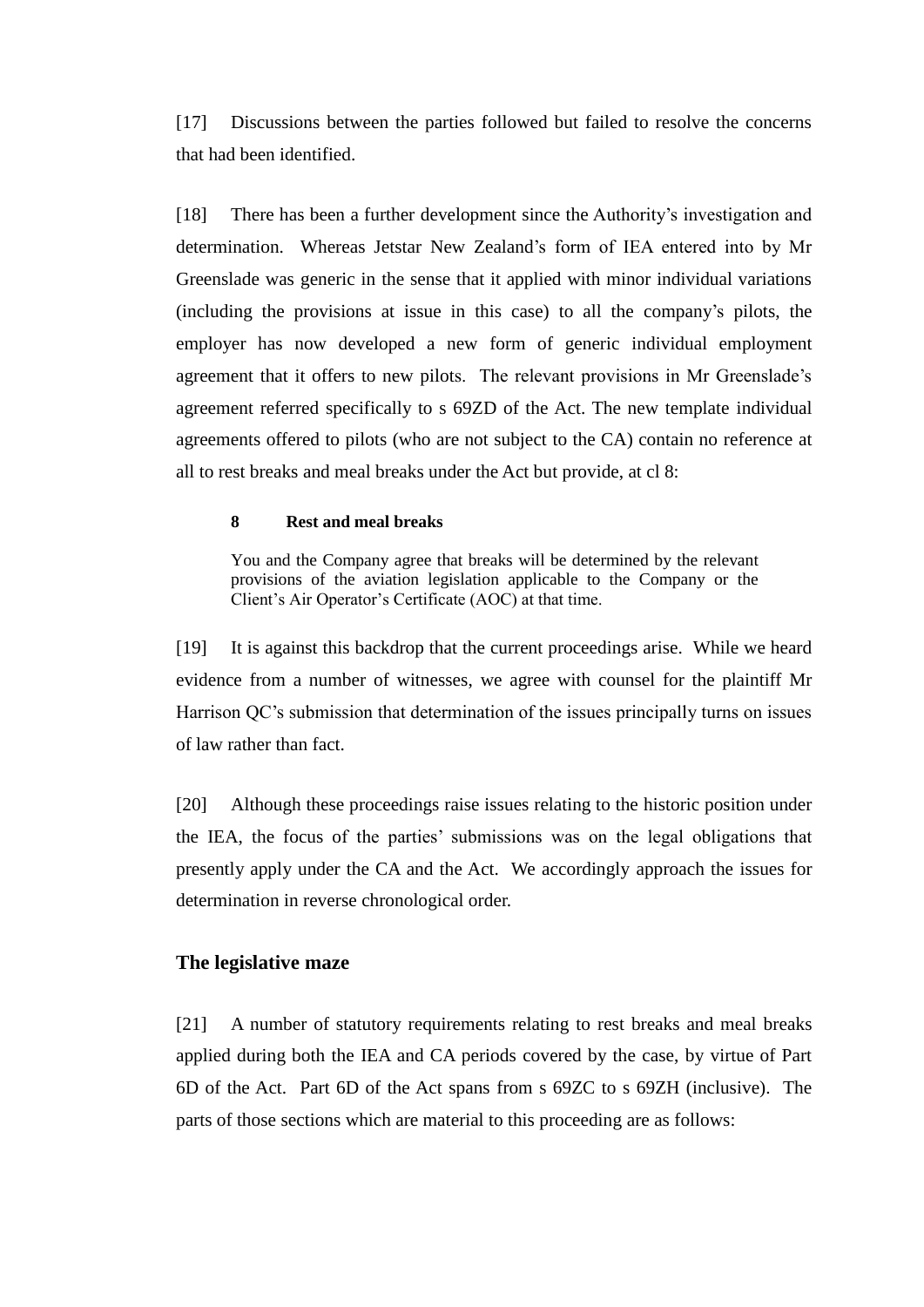### **69ZC Interpretation**

- In this Part, unless the context otherwise requires, **work period—**
- (a) means the period—
	- (i) beginning with the time when, in accordance with an employee's terms and conditions of employment, an employee starts work; and
	- (ii) ending with the time when, in accordance with an employee's terms and conditions of employment, an employee finishes work; and
- (b) to avoid doubt, includes all authorised breaks (whether paid or not) provided to an employee or to which an employee is entitled during the period specified in paragraph (a).

### **69ZD Entitlement to rest breaks and meal breaks**

- (1) An employee is entitled to, and the employer must provide the employee with, rest breaks and meal breaks in accordance with this Part.
- (2) If an employee's work period is 2 hours or more but not more than 4 hours, the employee is entitled to one 10-minute paid rest break.
- (3) If an employee's work period is more than 4 hours but not more than 6 hours, the employee is entitled to—
	- (a) one 10-minute paid rest break; and
	- (b) one 30-minute meal break.
- (4) If an employee's work period is more than 6 hours but not more than 8 hours, the employee is entitled to—
	- (a) two 10-minute paid rest breaks; and
	- (b) one 30-minute meal break.
- (5) If an employee's work period is more than 8 hours, the employee is entitled to—
	- (a) the same breaks as specified in subsection (4); and
	- (b) the breaks as specified in subsections (2) and (3) as if the employee's work period had started at the end of the eighth hour.

### **69ZE When employer to provide rest breaks and meal breaks**

- (1) Rest breaks and meal breaks are to be observed during an employee's work period—
	- (a) at the times agreed between the employee and his or her employer; but
	- (b) in the absence of such an agreement, as specified in subsections  $(2)$  to  $(5)$ .
- (2) Where section 69ZD(2) applies, an employer must, so far as is reasonable and practicable, provide the employee with the rest break in the middle of the work period.
- (3) Where section 69ZD(3) applies, an employer must, so far as is reasonable and practicable, provide the employee with—
	- (a) the rest break one-third of the way through the work period; and
	- (b) the meal break two-thirds of the way through the work period.
- (4) Where section 69ZD(4) applies, an employer must, so far as is reasonable and practicable, provide the employee with—
	- (a) the meal break in the middle of the work period; and
	- (b) a rest break halfway between—
		- (i) the start of work and the meal break; and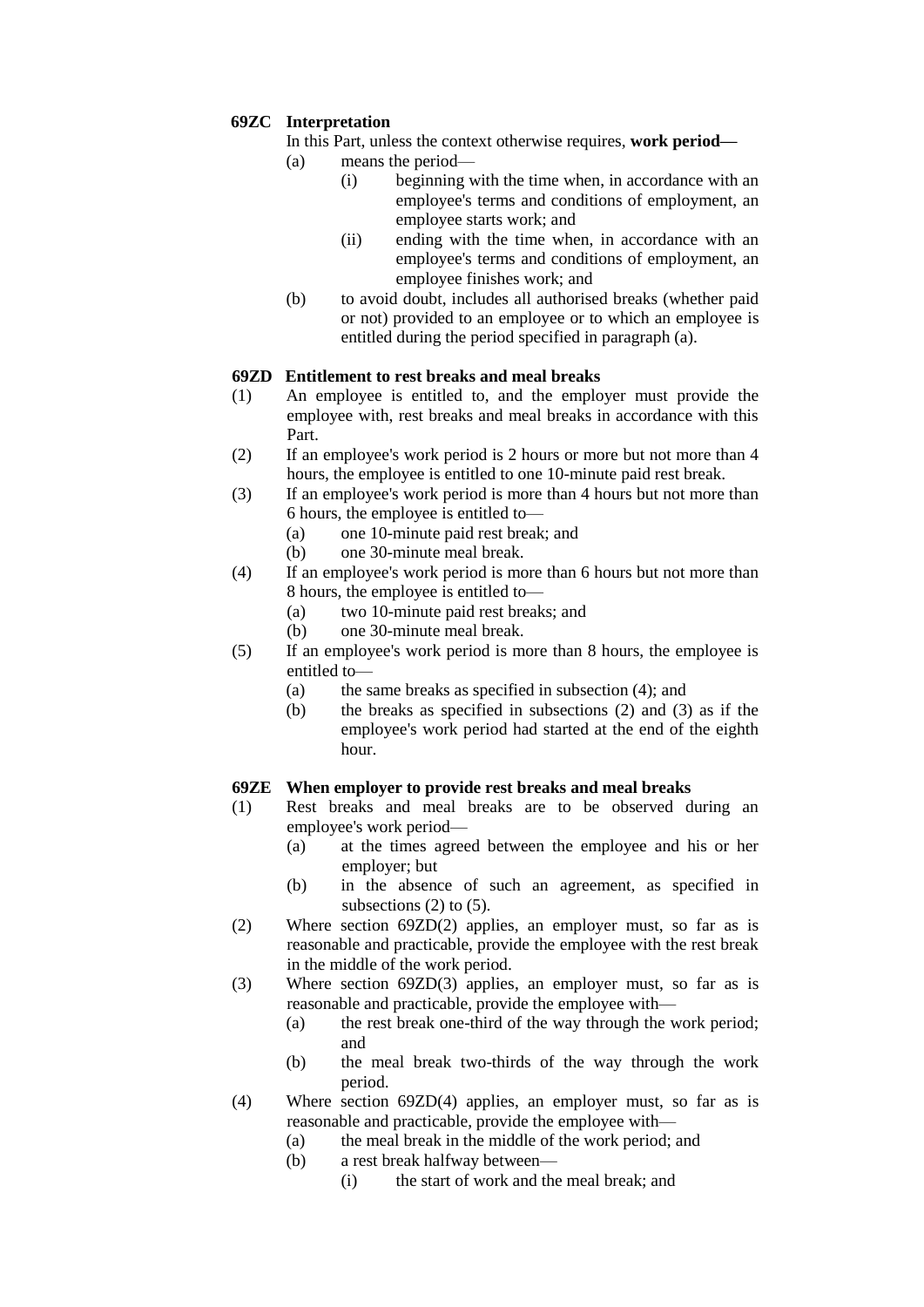- (ii) the meal break and the finish of work.
- (5) Where section 69ZD(5) applies, an employer must, so far as is reasonable and practicable, provide the employee with the rest breaks and meal breaks in accordance with the applicable provision in subsections (2) to (4).

#### **69ZG Relationship between Part and employment agreements**

…

- (1) This Part does not prevent an employer providing an employee with enhanced or additional entitlements to rest breaks and meal breaks (whether specified in an employment agreement or otherwise) on a basis agreed with the employee.
- (2) An employment agreement that excludes, restricts, or reduces an employee's entitlements under section 69ZD—
	- (a) has no effect to the extent that it does so; but
	- (b) is not an illegal contract under the Illegal Contracts Act 1970.

#### **69ZH Relationship between Part and other enactments**

- (1) Where an employee is provided with, or entitled to, rest breaks or meal breaks under another enactment,—
	- (a) this Part prevails if the breaks provided under this Part are additional or enhanced breaks:
	- (b) the other enactment prevails if the breaks provided under the other enactment are additional or enhanced breaks.
- (2) Despite subsection (1), where an employee is a person who is required to take a rest break by, or under, another enactment, the requirement for a rest break defined by, or under, the other enactment applies instead of the provisions or entitlements for rest breaks or meal breaks provided under this Part.

[22] The defendant accepts that it is not providing, and has not previously provided, rest and meal breaks to the plaintiff in accordance with s 69ZD. It argues that that s  $69ZH(2)$  applies to exempt it from the statutory formula set out in that provision. As Mr O'Brien (counsel for the defendant) acknowledged, before s 69ZH(2) can apply, two hurdles must be overcome. First, the employee must be required to take a "rest break" and, second, this requirement must arise under another "enactment".

[23] It is common ground that Jetstar New Zealand's operations are governed, at least initially, by the New Zealand CAA. Part 1A of that Act provides that the "holder" of an Australian AOC with Australia New Zealand Aviation (ANZA) privileges is entitled to conduct air operations to, from and within New Zealand (s 11B). "Holder" is defined in s 2 as including any person lawfully entitled to exercise privileges in respect of any aviation document.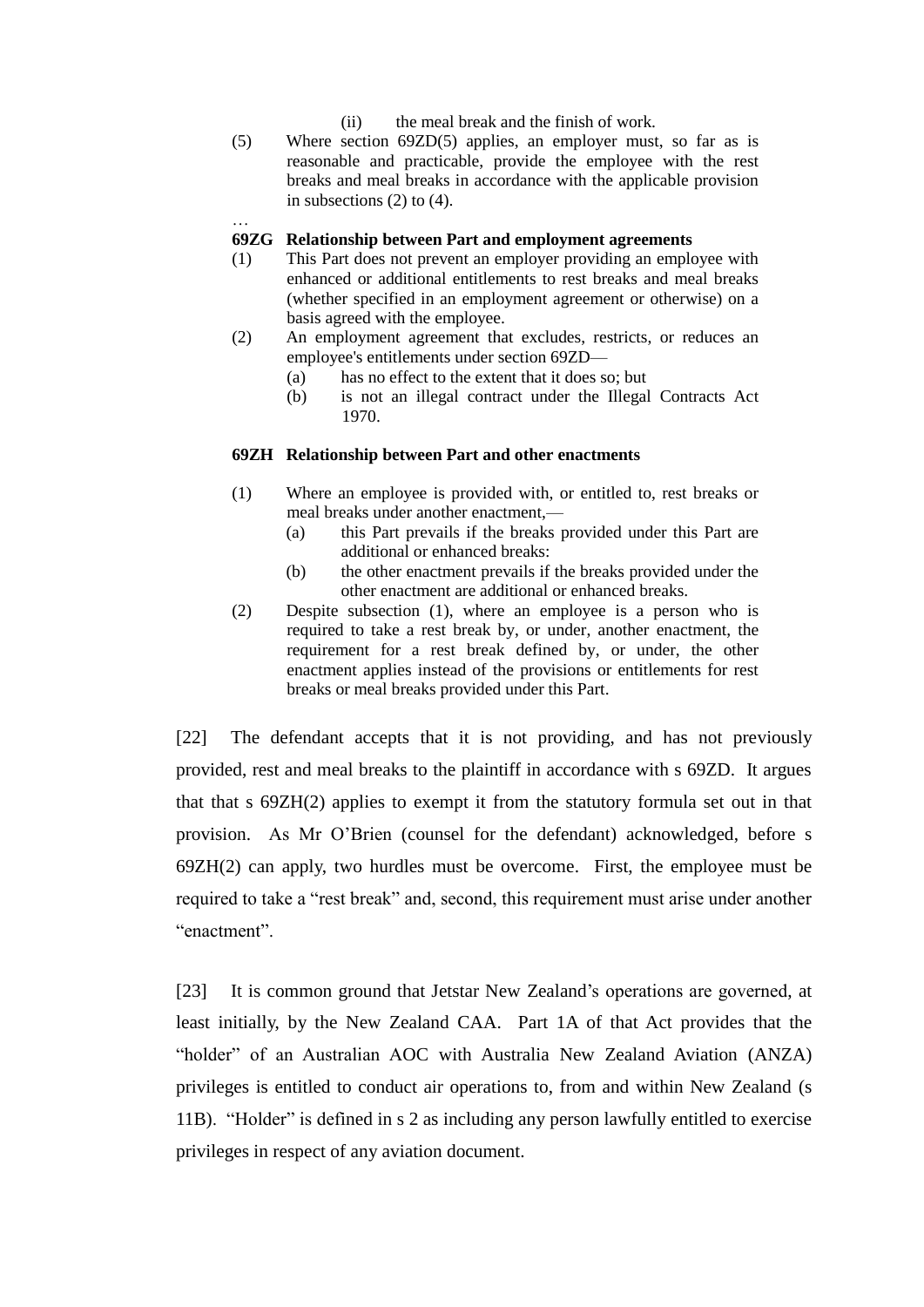[24] An AOC has been issued to Jetstar Australia. Section 28BD of the Australian Civil Aviation Act 1988 (Cth) (Australian CAA) provides that the holder of an AOC must comply with all requirements of that Act, regulations made under it, and Civil Aviation Orders (CAOs) that apply to the holder. The holder of an Australian AOC with ANZA privileges must also comply with all requirements of the New Zealand CAA and regulations and rules made under that Act that apply to the holder in relation to the ANZA activities in New Zealand. The (Australian) Civil Aviation Regulations 1988 (CAR) and the (Australian) Civil Aviation Safety Regulations 1998 (CASR), made pursuant to s 98 of the Australian CAA, provide for general regulatory controls for the safety of air navigation in Australia. CASA is empowered to issue CAOs under reg 5 of the CAR. Regulation 5.55 of the CAR empowers CASA to issue instructions to the holder of an AOC regarding flight duty time limitations and rest periods. CAO 48 is the relevant CAO that has been issued pursuant to this authority and specifies duty time limitations applicable to air operators.

[25] Section 4 of CAO 48 provides that CASA may, by instrument, exempt a person from any of the requirements set out under CAO 48. The Manager of CASA Operations Southern Region has issued the defendant with an exemption to CAO 48 pursuant to authority said to have been delegated to him under reg 215(3)(a) of the CAR. This exemption is referred to as "the CAO 48 exemption". The exemption is issued to both Jetstar Australia (as "the operator") and "flight crew members working for Jetstar Airways Pty Limited" on condition that Jetstar Australia and flight crew members engaged in operations conducted by Jetstar Australia are "subject, at all times, to the flight and duty limits set out in the document attached as Schedule 1 to Instrument SR 224/12 titled 'Flight Crew Flight and Duty Limits'". The CAO 48 exemption also includes a direction that the flight and duty limits set out in the Schedule be included in the "Operator's Operations Manual."

[26] Section 4(3) of the New Zealand CAA sets out a number of requirements of the holder of an aviation document while outside New Zealand and exercising privileges under the document. It requires every foreign registered aircraft operating in New Zealand to comply with the requirements of the New Zealand CAA and all regulations and rules made under that Act  $(s 4(1))$ . This Act recognises the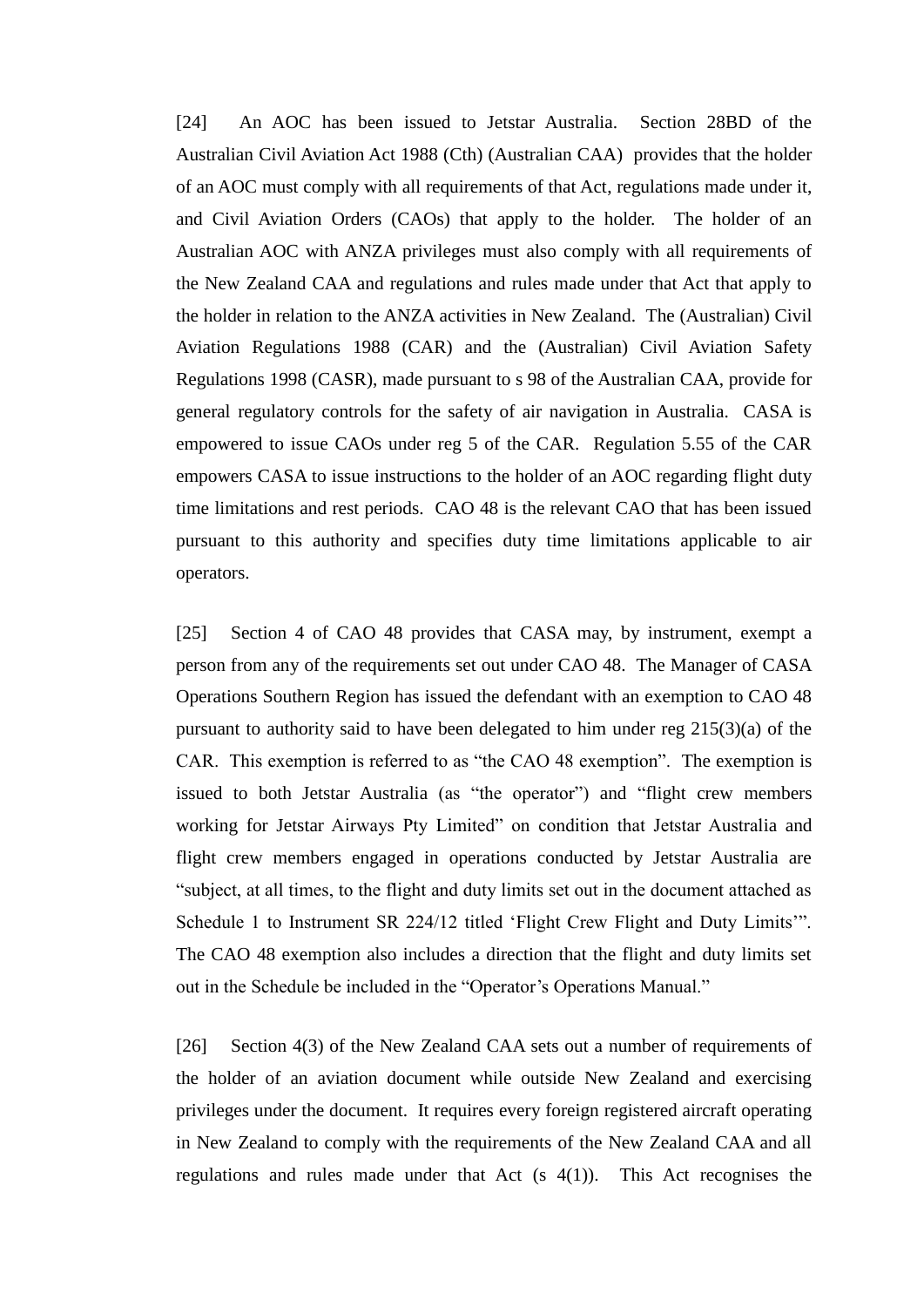requirement on aircraft to comply with the laws of any foreign state and contains a number of exceptions to the obligation to comply with the Act.

[27] The Minister of Transport is given the authority to make rules under the New Zealand Civil Aviation Advisory Circular by s 28 of the Act. Section 30 specifies that these rules can include matters involving pilots and flight crew members. Rule 121.803 of the Civil Aviation Rules relates to operator responsibilities. It provides that the operator of an aeroplane must not cause or permit an air operation to be performed unless a scheme has been established for the regulation of "flight and duty times for every person flying as a flight crew member" (Rule  $121.803(a)(1)$ ). The scheme addresses "rest periods before flight" and "in-flight relief". Rule 121.805 sets out flight crew responsibilities, including that a flight crew member must not exceed flight and duty time limitations prescribed in the scheme required by Rule 121.803(a)(1). A CAA Advisory Circular, which provides information about the standards, practices and procedures acceptable in order to comply with a specific rule, has been issued for Subpart K of Parts 121, 125 and 135 of the Civil Aviation Rules that sets out a rest and meal break scheme.

[28] Rule 121.15 provides that Rule 121.803 Subpart K (which sets out the scheme) does not apply in the case of air operations conducted in New Zealand under an Australian AOC with ANZA privileges.

[29] We understood the defendant to accept that the phrase "by or under another enactment" cannot include an enactment in another jurisdiction unless, as it submits is the case here, there is a legislative link by an enactment of the New Zealand Parliament that incorporates the foreign enactment and makes it, or relevant parts of it, or instruments made under it, applicable in New Zealand.

[30] As we understand the defendant's argument, it is the convoluted linkage between the New Zealand CAA (plainly an enactment) and CAO 48 and its exemption, that meets the threshold requirements of s 69ZH(2) of the Act. Numerous issues were identified in relation to various links along the chain, many relating to which company various civil aviation instruments had been issued and the potential impact of this. Ultimately we do not find it necessary to reach a concluded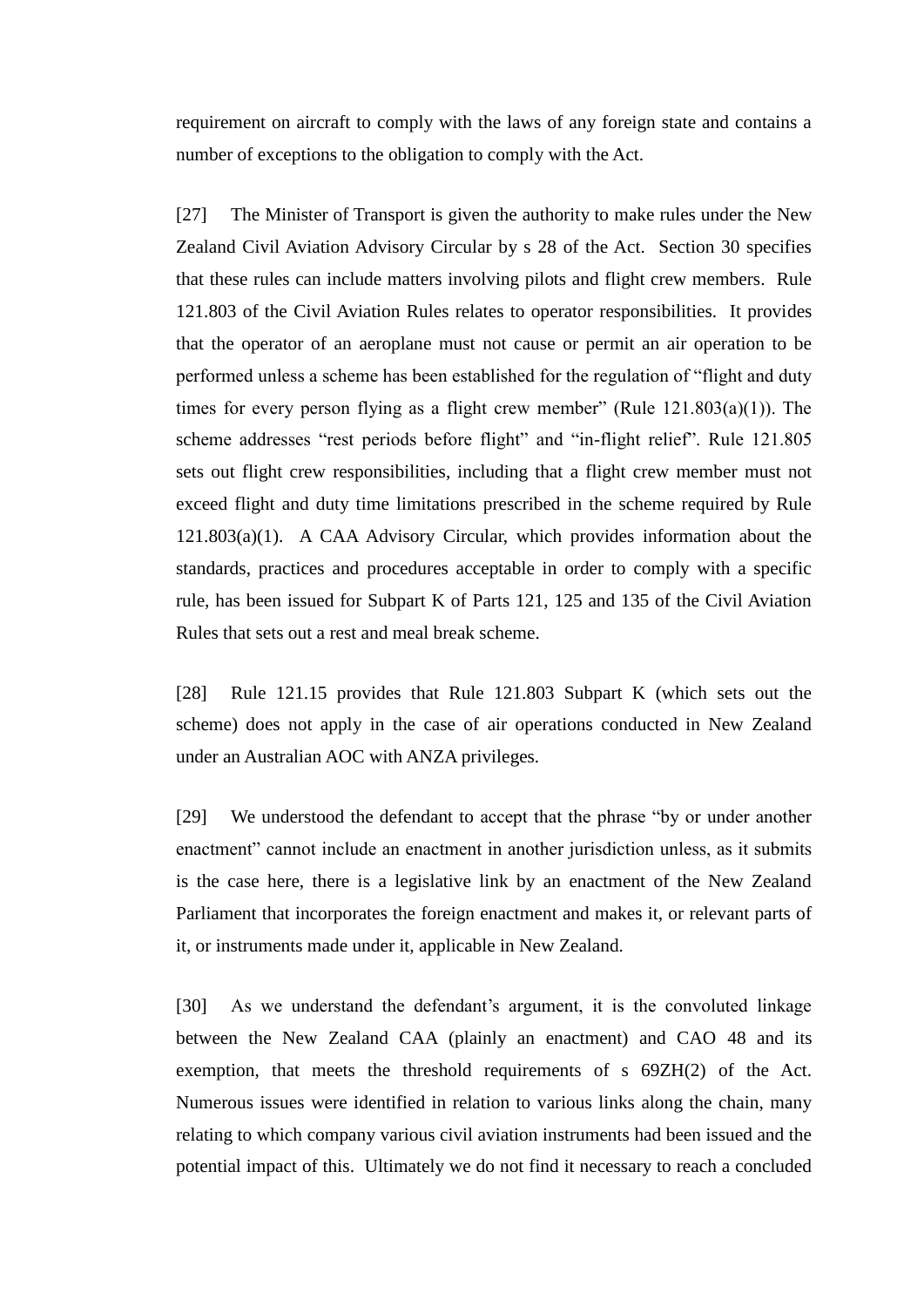view on these points as we have formed a clear view on the two pivotal threshold issues contained within s 69ZH(2) itself.

# **What is a "rest break"?**

[31] The plaintiff's case is that a "rest break" is a period when an employee is freed from the performance of his or her work duties, during a working day or a working period. The defendant submits that a "rest break" can include a rest period which is a period of rest between working days or working periods. We agree with the plaintiff and do not accept the defendant's proposition for the reasons that follow.

[32] Part 6D draws a clear distinction between "work periods", which are defined under s 69ZC as the period between the start and finish of work, and "rest and/or meal breaks", which are breaks taken *during* work periods (s69ZC(b)). Under s 69ZD the extent of an individual's entitlement to a rest break is calculated by way of reference to the overall duration of the work period. Part 6D does not regulate the durations of the employees' work periods or the minimum durations of periods between those work periods. Rather, it regulates the frequency, duration and timing of rest breaks and meal breaks during employees' work periods.<sup>6</sup> While Part 6D legislates for minimum requirements, more generous meal and rest breaks can be agreed upon between employers and employees.<sup>7</sup>

[33] There is also a distinction between rest breaks and meal breaks, even though the latter might be said to be a subspecies of the former. Minimum periods for meal breaks are longer than those for rest breaks and although not specified, we conclude that it is implicit in the notion of a meal break that this must be such as to allow an employee to partake of a meal, that is, to consume food and beverage. Again, there is a cross-over between the two sorts of breaks in the sense that a rest break may allow an employee to have food and/or refreshment although not necessarily on the same scale as during a meal break.

<sup>&</sup>lt;sup>6</sup> This is also reflected in s 69ZE, which specifies the timeframes within which breaks must be provided, and s 69ZG, which makes it clear that employers may provide additional or enhanced meal and rest break entitlements on an agreed basis.

 $7$  Employment Relations Act 2000, s 69ZG.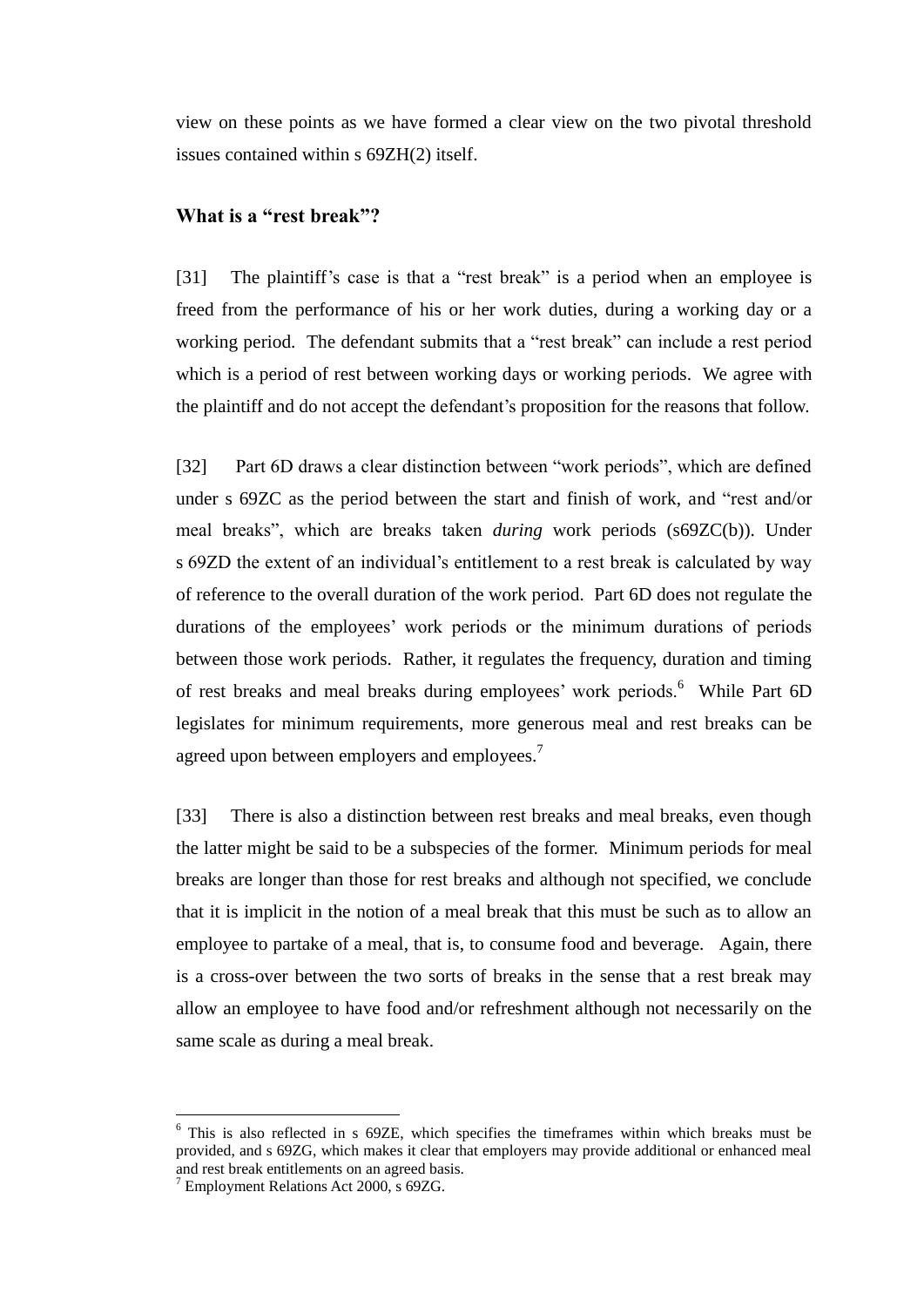[34] The circumstances in which rest breaks and meal breaks may be taken may differ. Although both types of break contemplate freedom for the employee not to engage in work activities for the period of the break, a meal break contemplates that it will be able to be taken in circumstances in which a meal can be prepared and/or consumed which may not be the same circumstances as for a rest break. Also implicit in the notion of (certainly) a meal break, and perhaps also a rest break, is the ability of the employee to refresh himself or herself by attending to their toilet requirements.

[35] It is perhaps not surprising that Parliament has not defined "rest breaks" and "meal breaks" because the detail of when these must be taken, set out in s 69ZD, make it very clear that these are periods of time within a working period rather than periods of time between working periods.

[36] We do not accept the defendant's argument that the wording of s 69ZH(2) effectively shifts the focus away from the definition of rest break in Part 6D by referring to a rest break "defined by or under another enactment." It is clear that it is the requirement, and the scope of it, rather than the nature of the break itself that is "defined" by the other enactment.

[37] So, pertinently for the purposes of this case, the phrase "a rest break" in s 69ZH(2) has the same meaning as the phrase in s 69ZD. It follows that for s 69ZH(2) to apply, the "rest break" which an employee is required to take by or under another enactment, is a rest break *during* a period of work and not a rest period *between* periods of work. To put it another way, it is an intra, rather than inter, duty break that is required.

[38] We have considered the legislative material referred to us, including the Hansard records of the Parliamentary debates surrounding the enactment of Part 6D to cross-check our interpretation of the phrase.

[39] Part 6D was inserted into the Act, with effect from 1 April 2009, by s 6 of the Employment Relations (Breaks, Infant Feeding and Other Matters) Amendment Act 2008. Prior to its enactment there was no statutory requirement for employers to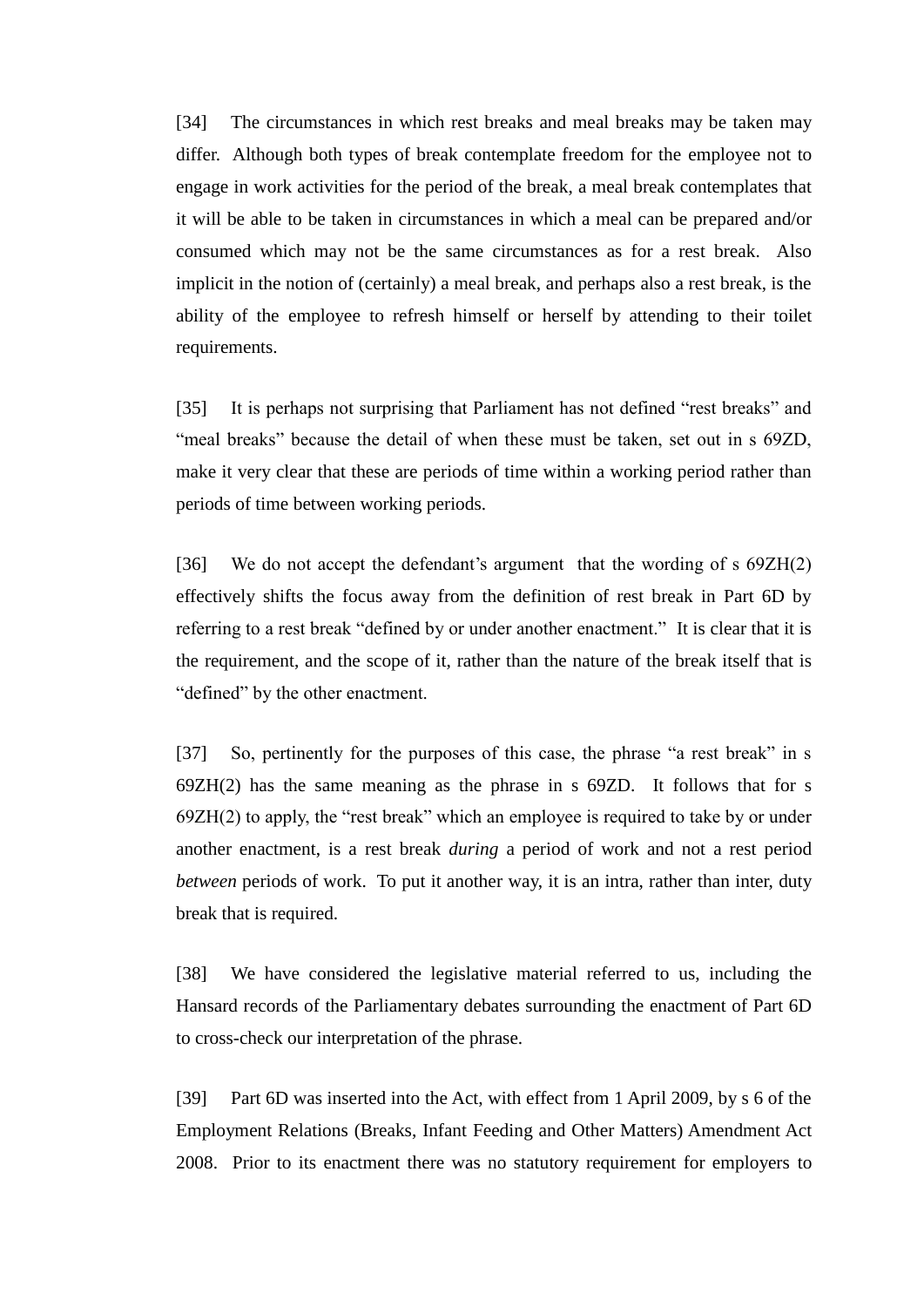provide rest breaks and meal breaks for employees. In many sectors, these issues had been dealt with in collective agreements and their predecessors, collective contracts, awards and the like. Many individual employment agreements also dealt with these matters although in an ad hoc way. However, a significant number of employees had no express entitlements to rest breaks and meal breaks even though customs and practices had developed and become entrenched in certain sectors.

[40] There is not a significant amount of background legislative material which discloses the rationale for the enactment of Part 6D. It accompanied the more publicised provisions allowing employees opportunities for infant breastfeeding. But in a sense the issues are associated because they both mandate an entitlement of employees to time away from immediate work concerns during a working period, although for different purposes.

[41] Mr Harrison identified the rationale as being an issue of human dignity and this appears to be so from the sparse background information provided in support of the Bill which introduced what is now Part 6D. Also discernible are equally general references to qualities of work/life balance and, we infer, in connection with both of these, that relief from work fatigue and what was referred to in the hearing as the desirability for nourishment or sustenance of employees during their working days, can also be seen to be the impetus of Part 6D.

[42] Introducing the Bill into the House at first reading the Minister of Labour, the Honourable Trevor Mallard, spoke of the objects of the legislation. He said that it was "... to boost protections for vulnerable workers and breastfeeding mothers by legislating for minimum meal and rest breaks, and the protection of employees who wish to breastfeed their babies at work" and to amend the principal Act "… to provide employees with rest and meal breaks".<sup>8</sup>

[43] The Minister went on to observe that:

These amendments will create minimum standards for a modern workforce in respect of the protection and promotion of infant feeding and, I might say, in respect of what many of us had thought had been the case for 100 years,

 8 (9 April 2008) 646 NZPD 15511.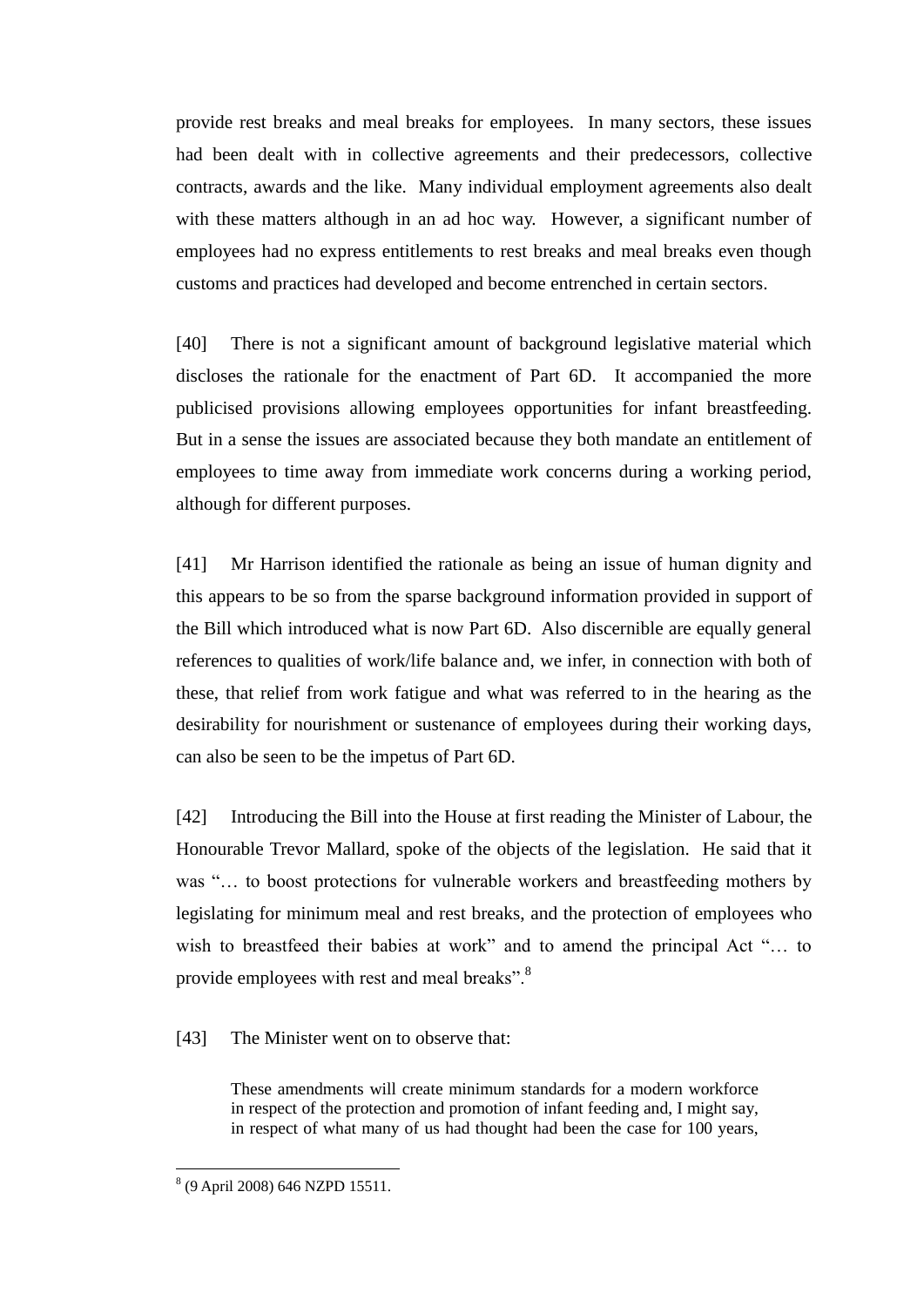as far as the provision of rest and meal breaks is concerned. The amendments also support Government policy concerning the choices of employees, particularly when it comes to work-life balance and parenting responsibilities.

I think it would surprise many people that no statutory requirement for meal and rest breaks exists, but minimum entitlements to rest breaks and meal breaks during a working day are already in the vast majority of collective agreements. However, anecdotal evidence has suggested that some sectors service and manufacturing sectors, in particular, and sectors where there are vulnerable workers—may be providing less than the breaks specified in this bill. Most New Zealanders would have thought, like me, that these sorts of minimum entitlements are already part of the law, and although many workers do enjoy these protections, the Government is making sure that there is absolutely no doubt that these basic entitlements must be provided for.

The bill also amends the Employment Relations Act to require employers to provide employees with paid rest breaks and unpaid meal breaks. …

[44] After summarising the duration and frequency of the intended breaks, the Minister continued:

The rest and meal breaks must be provided in the middle of the work period, where reasonable and practicable. However, employees and employers may agree to vary the timing of the breaks. Employers and employees will also be able to enhance or to have additional entitlements to rest and meal breaks. These entitlements will not apply to employees who are already provided with them by other legislative or regulatory provisions, or by their employment agreements, where those other enactments are enhanced or additional to the entitlements in the bill. …

This bill reflects the Government's commitment to the protection of our country's more vulnerable workers …

[45] What is now s 69ZH(2) was absent completely from the Bill as introduced by the Minister of Labour and referred to the Select Committee for consideration. The Select Committee's report was also relatively brief. It did not recommend any change to the clause that was to become s 69ZH(2). Even a Supplementary Order Paper introduced for the purpose of making a number of changes at the time of the third reading of the Bill in the House, did not include any reference to what became s 69ZH(2). This subsection appears, from Hansard, to have been introduced by Mr Peter Brown, a member of the New Zealand First Party and adopted by the House, without explanation or discussion. $\degree$  There is some suggestion that it was related to the detailed submissions that had been made to the Select Committee by the Bus and

…

 9 (2 September 2008) 649 NZPD 18191.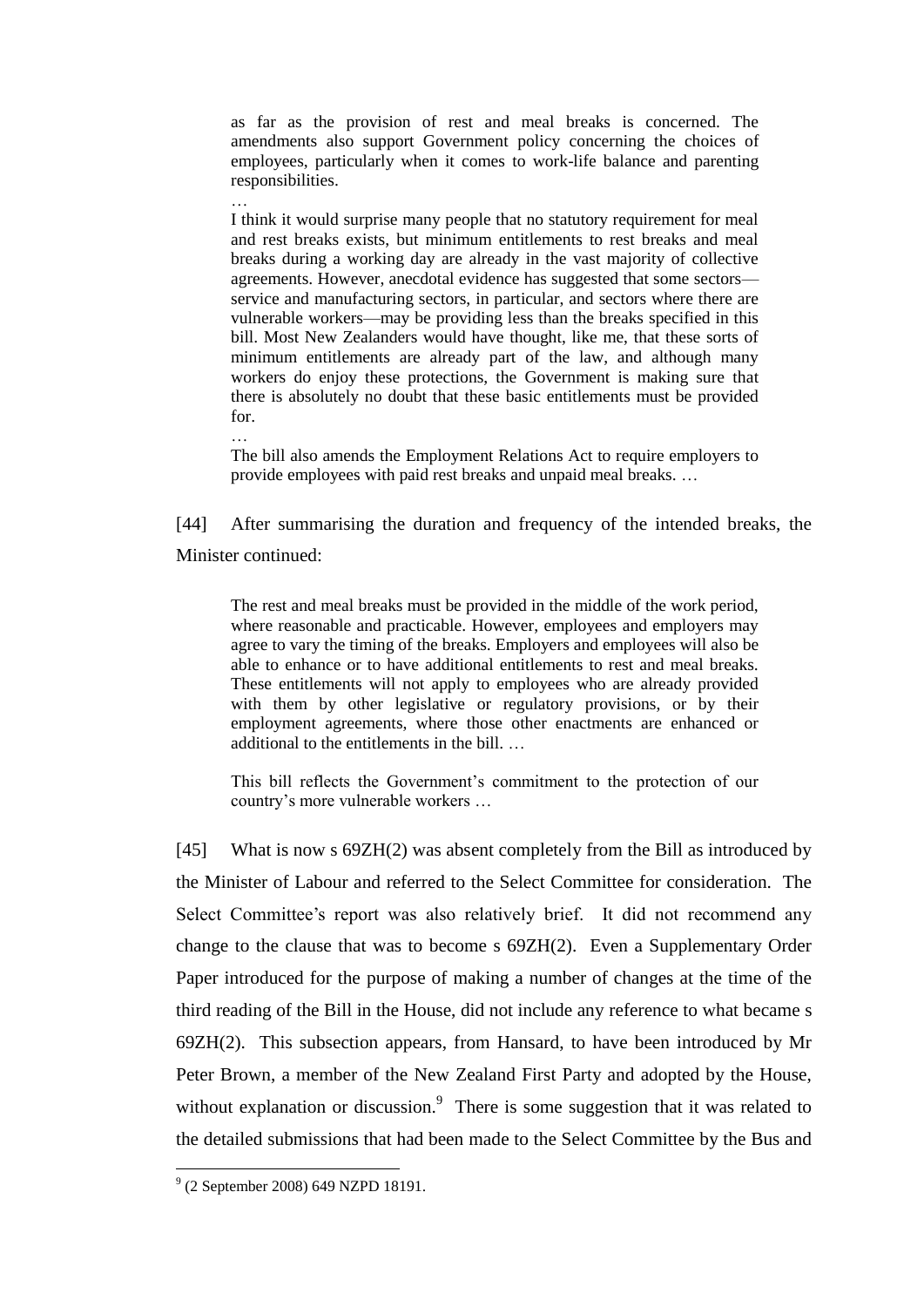Coach Association of New Zealand about the effect of the proposed legislation upon its members, but there is no reference at all to that submission or any recommendation arising from it in the Select Committee's report. In these circumstances, there is no specific relevant commentary on the section that might assist us in its interpretation.

# **Is there a requirement for a "rest break" under the CAO 48 exemption?**

[46] We turn to consider whether CAO 48 or its exemption set out a requirement for a rest break as defined.

[47] CAO 48 does not refer specifically to rest (or meal) breaks. Rather it refers to rest periods before and after a period of active duty, or a tour of duties. The only references to what occurs during a period of duty (in respect of rest) appear at cls 3.2 and 3.12, which provide that:

3.2 An operator shall ensure that bunks or berths of a type approved by CASA are provided for resting flight crew members.

…

 $\overline{a}$ 

3.12 Notwithstanding the provision of paragraph 3.2 of this subsection, where a tour of duty is restricted to not more than 14 hours, a seat approved by CASA as capable of providing adequate rest, may be provided for resting flight crew members in lieu of bunks or berths.

[48] The exemption to CAO 48 deals with rest periods before and after active duty.<sup>10</sup> For the reasons we have already expressed, such periods are not the sort of within or intra duty break that s 69ZH is directed at. The only reference to within duty breaks provided for in the CAO 48 exemption relates to the suitability and

<sup>10</sup> See for example cl 2.13 "Rest Period: A period of time during which a flight crew member is at suitable resting accommodation or suitable sleeping accommodation, and is relieved of all duties associated with employment" [inter-duty]; cl 3.1.1 "A flight crew member shall not knowingly operate an aircraft and an operator shall not knowingly require or knowingly permit a flight crew member to operate an aircraft unless at the start of any duty period: (a) the operator has provided opportunity for and the flight crew member has taken adequate rest" [pre-duty]; cl 3.2.1 "An operator shall provide opportunity for and a flight crew member shall ensure that adequate rest is taken during the period prior to commencing or recommencing duty [pre-duty]; 3.7.4 which sets out the period of "free of all duty"; and 3.8 which places limits on flying hours.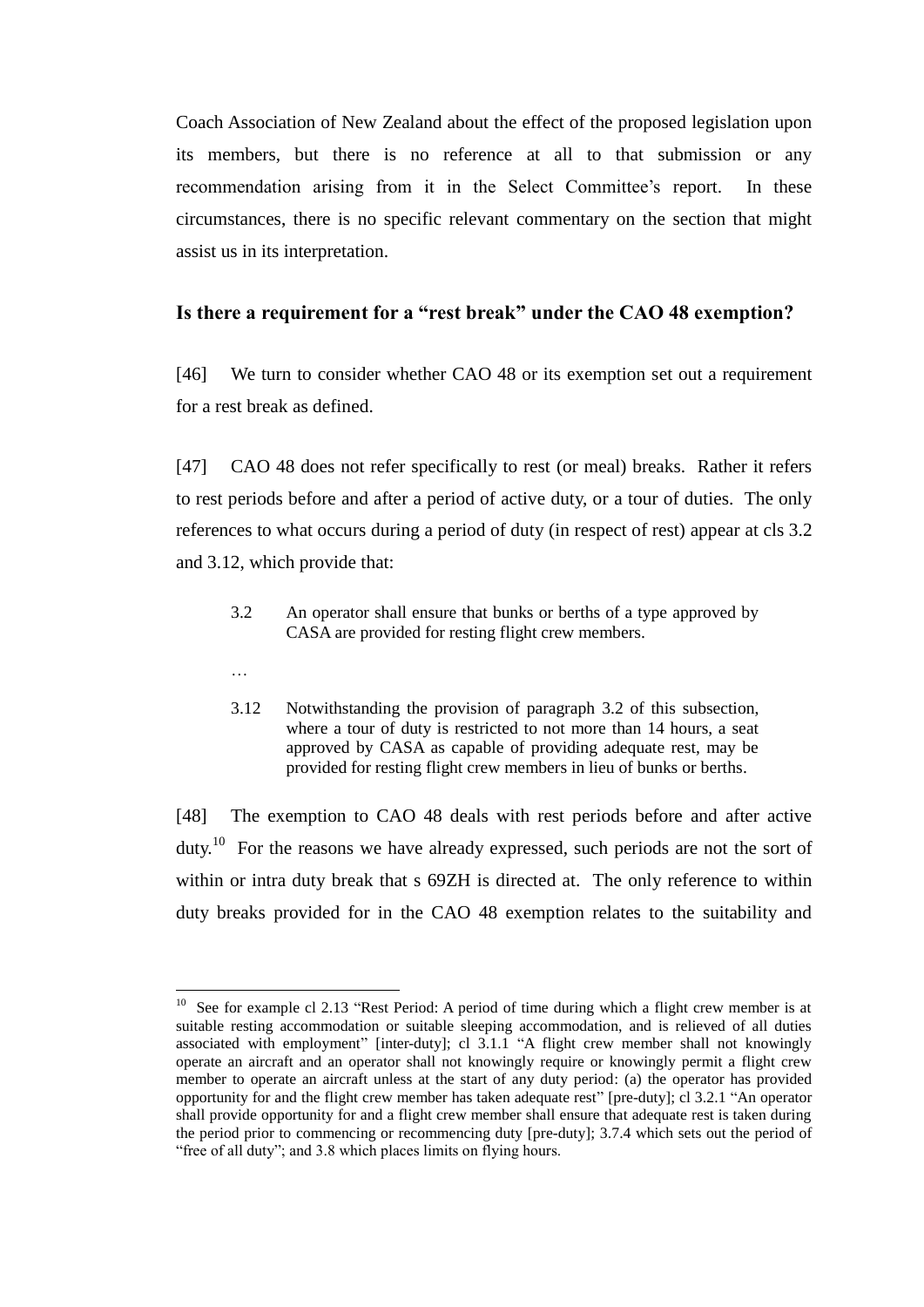availability of a seat and/or bunk.<sup>11</sup> This makes provision for rest facilities, rather than a requirement to take a rest break. As we have noted already, the A320 type aircraft flown by the plaintiff have no onboard flight crew rest facilities.

[49] Similarly, cl 3.3.1 of the CAO 48 exemption provides that:

Following commencement of a flight duty period, an operator shall provide opportunity for and a flight crew member shall ensure that sustenance adequate for physical well being is taken during any duty period, and shall not knowingly continue to operate an aircraft past the nearest suitable point of landing, if during the flight duty period the individual is affected by any physical or psychological condition which could impair the safe exercise of the flight crew member's licence privileges.

[50] Again, this clause relates to sustenance, not rest (as required by s 69ZH(2)), and cannot sensibly be interpreted as imposing a requirement to take a rest break.

[51] As Matthew Bell, Manager Flight Operations Resources for Jetstar Australia and Jetstar New Zealand, accepted in cross examination, nothing undertaken on the A320 flights which the plaintiff operates, triggers augmented crew requirements which, in turn, trigger flight crew rest under the exemption. Bradley Hayward, an expert in Australian aviation law called on behalf of the defendant, also accepted the proposition put to him that the sustenance provision (cl 3.3.1 of the CAO 48 exemption) did not amount to a rest or meal break and ultimately that there was nothing in the exemption itself that either provides for, far less requires, the taking of a break during the flight duty period.

[52] We conclude that there is no requirement in CAO 48, or its exemption, for a rest break, even if these instruments otherwise apply in the circumstances of this case and have been made by or under an enactment for the purposes of s 69ZH(2). It is the latter point that we now consider.

 $11$  See, for example, cl 2.3.1 " The maximum rostered flight duty period for augmented flight crew is 22 hours, where the flight crew being relieved has access (for the complete relief period) to rest facilities consisting of a bunk..." Clauses 2.3.2 and 3 are to similar effect, relating to access to a "comfortable seat".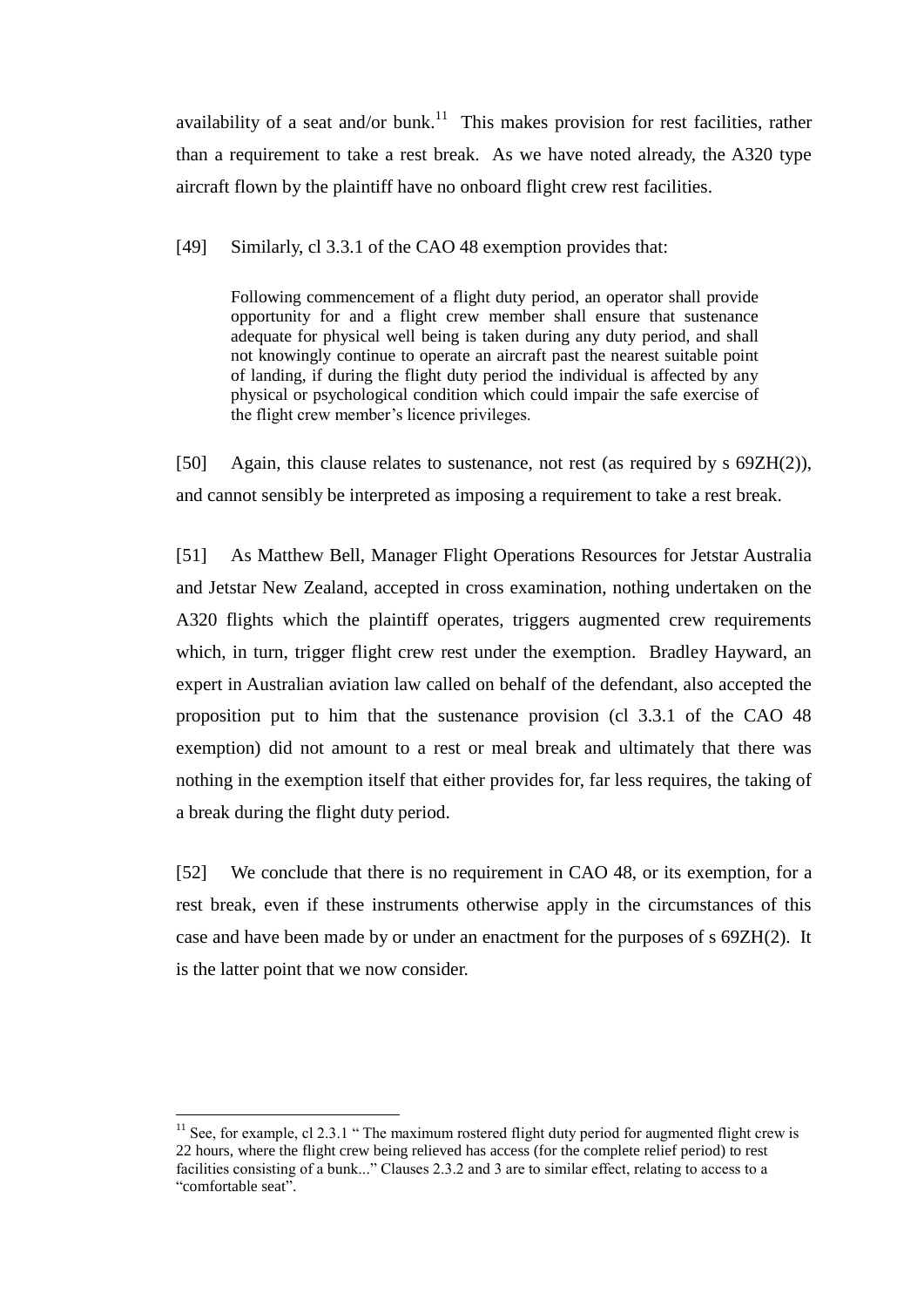## **What is an "enactment" for the purposes of s 69ZH(2)?**

[53] The Act does not define the term "enactment". The term is, however, defined in s 29 of the Interpretation Act 1999 as meaning "the whole or a portion of an Act or regulations". "Act" is defined as meaning "an Act of the Parliament of New Zealand or of the General Assembly; and includes an Imperial Act that is part of the law of New Zealand". "Regulations" are defined as:

- (a) regulations, rules, or bylaws made under an Act by the Governor-General in Council or by a Minister of the Crown:
- (b) an Order in Council, Proclamation, notice, Warrant, or instrument, made under an enactment that varies or extends the scope or provisions of an enactment:
- (c) an Order in Council that brings into force, repeals, or suspends an enactment:
- (d) regulations, rules, or an instrument made under an Imperial Act or the Royal prerogative and having the force of law in New Zealand:
- (e) an instrument that is a legislative instrument or a disallowable instrument for the purposes of the Legislation Act 2012:
- (f) an instrument that revokes regulations, rules, bylaws, an Order in Council, a Proclamation, a notice, a Warrant, or an instrument, referred to in paragraphs (a) to (e).

[54] We agree with Mr Harrison's submission that an "enactment" for the purposes of s 69ZH(2) must be read (consistently with the definition of that term in the Interpretation Act) as a New Zealand enactment. There is nothing in the Act to suggest that the term "another enactment" in s  $69ZH(2)$  was intended to extend to enactments made in other jurisdictions. Such a broad reading would potentially undermine the minimum standards for employment relationships imposed by the New Zealand legislation, having regard to the variable standards applying elsewhere. We do not think that Parliament can sensibly be taken to have been importing them for the purposes of s 69ZH(2), which otherwise sets no base requirements in terms of rest breaks (in comparison with s 69ZH(1)).

[55] Even more fundamentally, the requirements contained in CAO 48 and its exemption have not been made "by, or under" a New Zealand enactment. A direct statutory link is plainly required. Regulations and rules made pursuant to the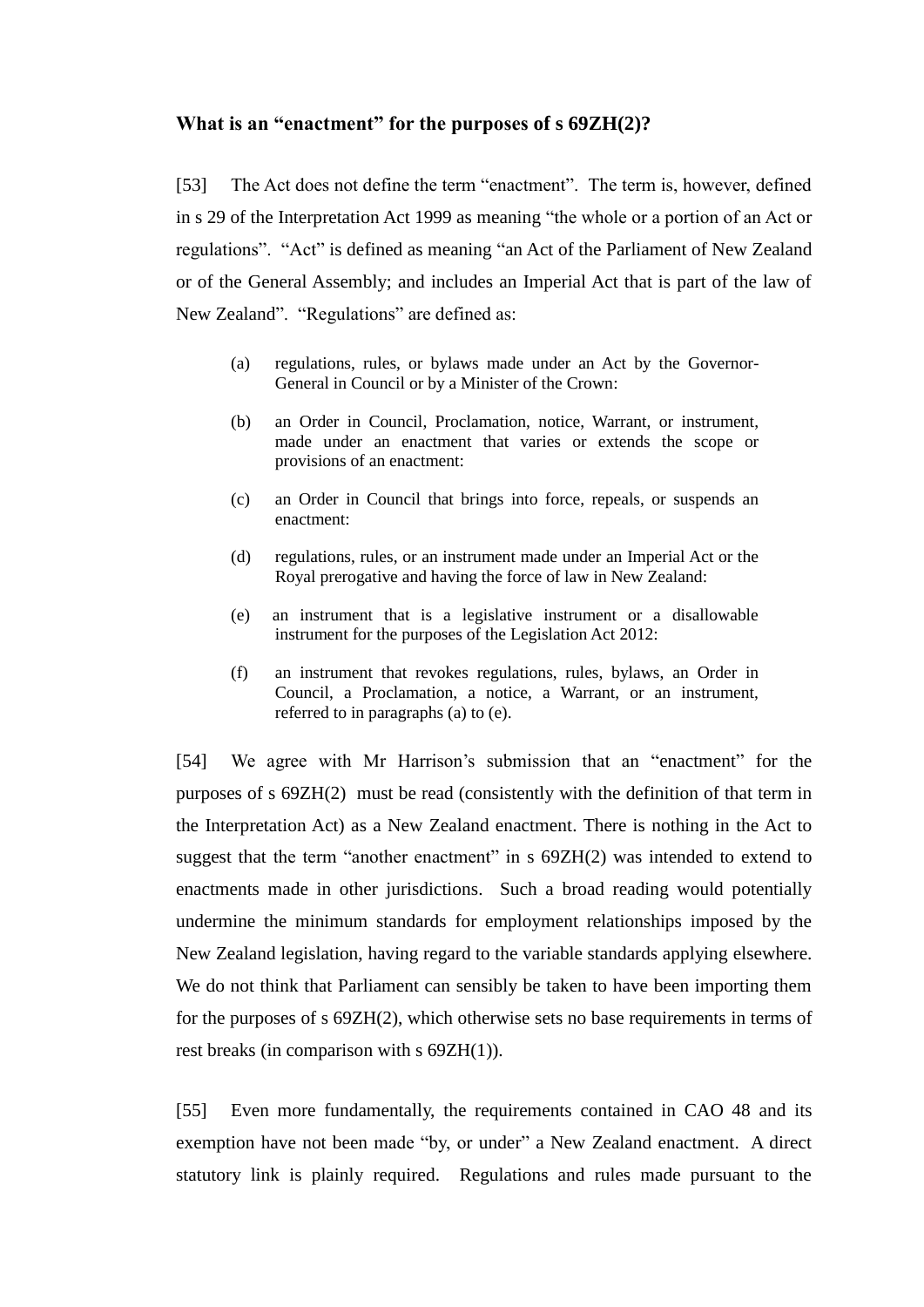empowering provisions of an Act are an example. CAO 48 and its exemption have, as the instruments themselves expressly state, been made under their own empowering legislation (the Australian CAA and CAR).

[56] The defendant argues that the CAO 48 exemption is incorporated into New Zealand law by means of the way in which it is dealt with in cl 121.15 of Part 121 of New Zealand's Civil Aviation Rules, which are themselves made under the the New Zealand CAA. That may or may not be so, but s 69ZH(2) is limited in its terms. It does not extend to rest break requirements incorporated into New Zealand law, however obliquely. And, as Mr Harrison points out, cl 121.15 simply provides that certain (New Zealand) safety rules that would otherwise apply do not apply in the case of air operations conducted in New Zealand under an Australian AOC with ANZA privileges.

[57] The defendant further submits that CAO 48 and its exemption is a legislative instrument for the purposes of the (Australian) Legislative Instruments Act 2003 (Cth).

[58] The defendant called the evidence of an expert witness on Australian aviation law. This evidence was not contradicted by any expert evidence for the plaintiff although the defendant's expert witness, Mr Hayward, was cross-examined by Mr Harrison.

[59] Evidence, including expert evidence, is governed by s 189(2) of the Act which provides materially that the Court may accept or admit "such evidence and information as in equity and good conscience it thinks fit, whether strictly legal evidence or not." In this regard, the Court is guided by the general law of evidence including, where appropriate, provisions of the Evidence Act 2006 and authoritative case law. Section 144 of the Evidence Act 2006 deals with evidence of foreign law. It provides that a party may offer, as evidence of a foreign country's statute or other written law, evidence given by an expert. $^{12}$ 

 $12$  Evidence Act 2006, s144(1)(a)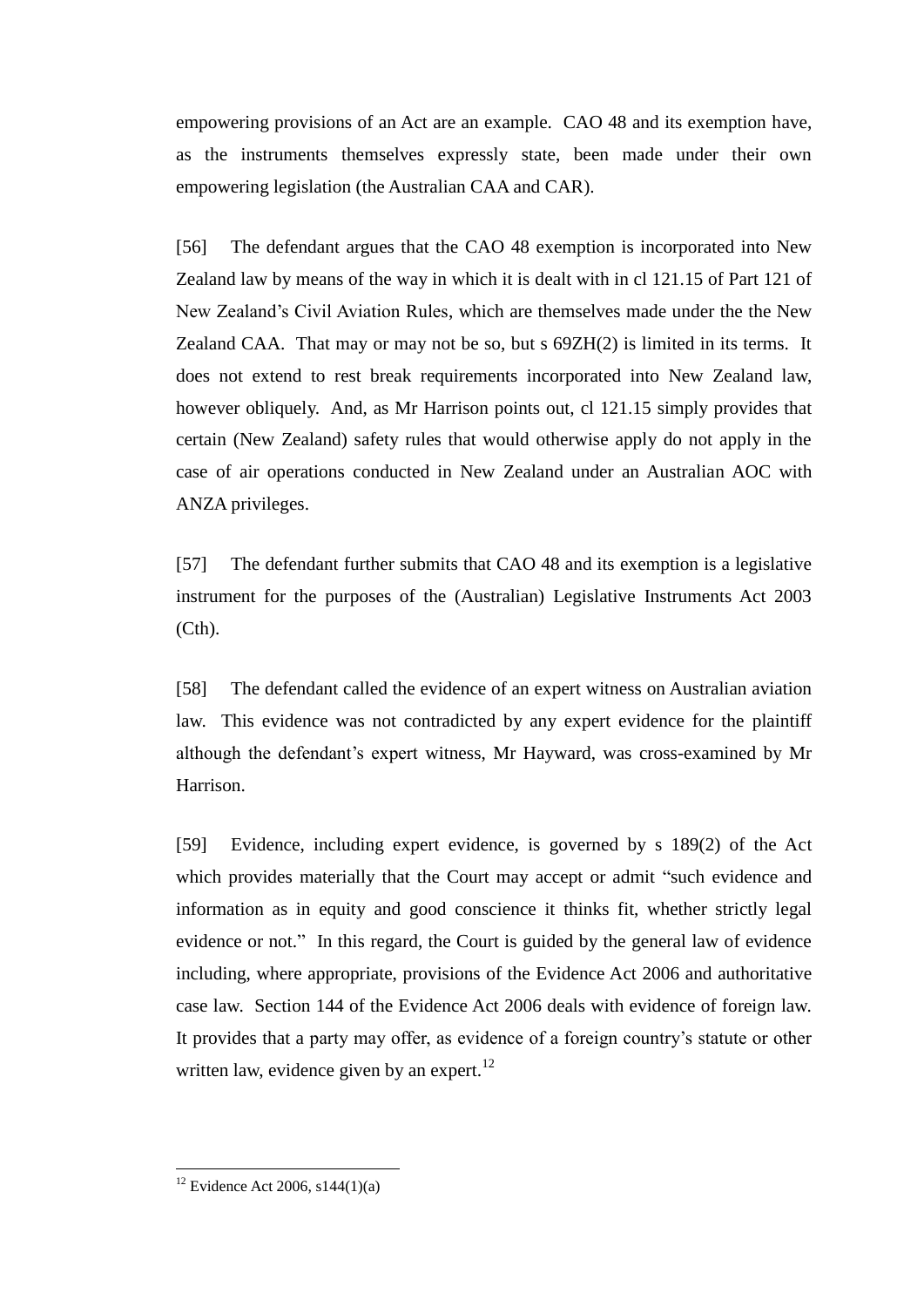[60] Generally, if the evidence of an expert witness is uncontradicted, a court will accept this unless it is obviously unreliable or extravagant.<sup>13</sup> If faced with expert evidence on the one hand, and purely documentary evidence as to the meaning of a foreign enactment on the other, courts will generally give more weight to the former.<sup>14</sup>

[61] Against that background, we turn now to the evidence of Australian law in this case. There was one important element of Mr Hayward's evidence, established unequivocally in cross-examination, from which the defendant subsequently sought to resile in submissions. This was Mr Hayward's statement that the content of what is known as "Waiver of CAO 48" (the CAO 48 exemption) is not an Australian statutory instrument.

[62] With some hesitation, we permitted Mr O'Brien to make submissions and to refer us to copies of Australian statutory material which he said would establish that his expert witness was wrong. However, on further reflection, we have concluded that we must rely on Mr Hayward's expert evidence given at the hearing under cross examination. Although some of the documentary material that we allowed Mr O'Brien to adduce may, on its face, call into some doubt Mr Hayward's evidence, Mr O'Brien elected not to seek leave to recall Mr Hayward to give more evidence on the point. Further, the additional documentary evidence that Mr O'Brien adduced could have been admitted without the benefit of an expert to explain and put it into context. There would, in these circumstances, have been some dangers in such a course and those persisted when the documents were used by the defendant in an attempt to impeach its own expert's evidence. For example, the expert could have given evidence about how those provisions had been applied by courts, whether there were other relevant provisions affecting them, and the like.

[63] In these circumstances, we have not been persuaded that even if we had been prepared to allow the defendant to impeach the evidence of its own expert, his evidence about the status of CAO 48 and its exemption was wrong.

<sup>13</sup> See *Laws of New Zealand* Conflict of Laws: Choice of Law (online ed) at [271].

<sup>&</sup>lt;sup>14</sup> See David Goddard and Campbell McLachlan "Private International Law – Litigating in the Trans-Tasman Context and Beyond" (paper presented at the New Zealand Law Society Seminar 2012).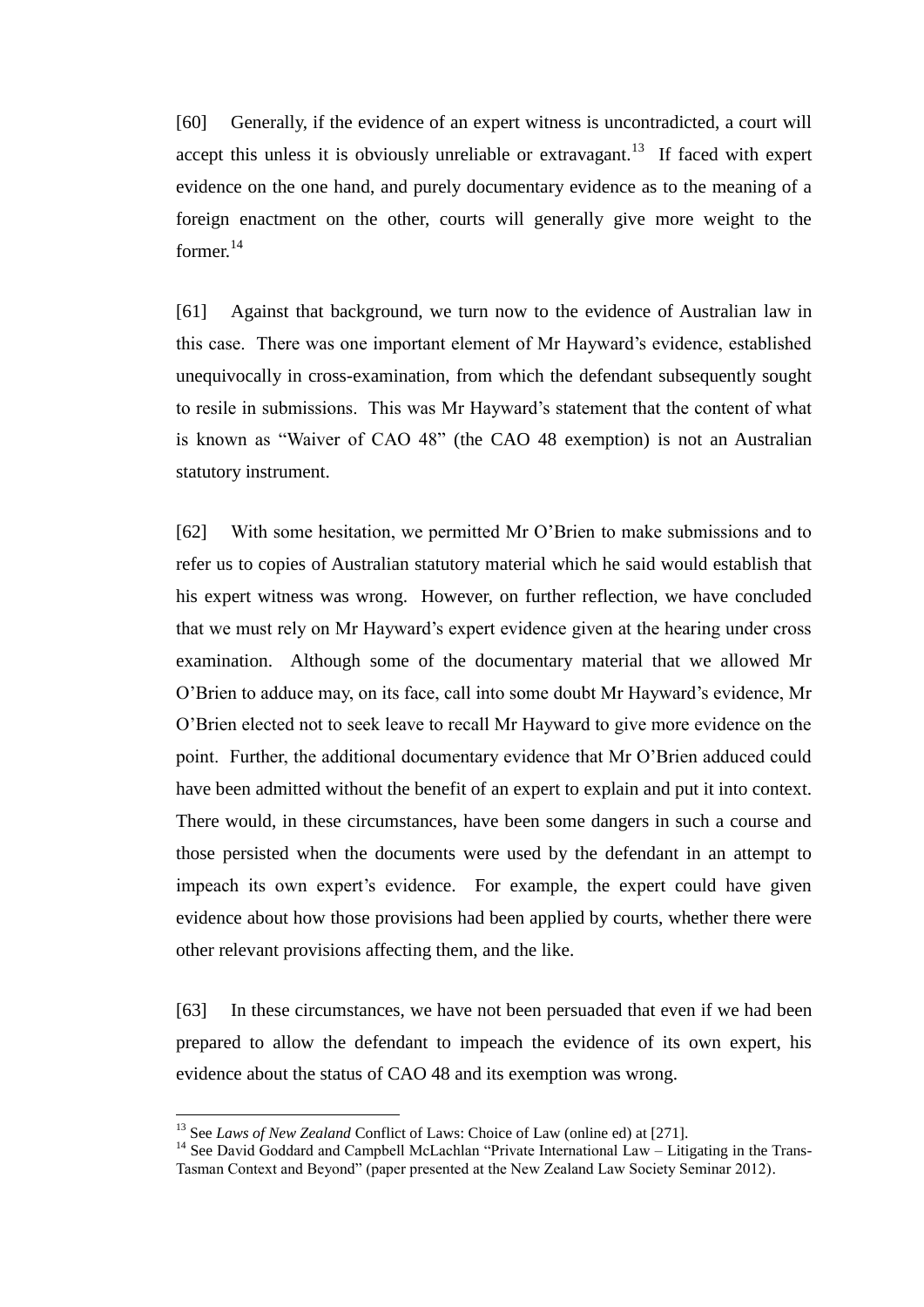[64] Even if we had been persuaded that CAO 48 and its exemption fell within the definition of a legislative instrument as a matter of Australian law, that does not address the issue of whether they constitute enactments for the purposes of New Zealand law or whether they have been made by or under a (New Zealand) enactment.

[65] For the foregoing reasons, we do not accept that either CAO 48 or its exemption have been made by or under another enactment for the purposes of s 69ZH(2).

## **Breach of clause 19 of the plaintiff's individual employment agreement?**

[66] Under cl 19 the parties agreed that "breaks [would] be provided in accordance with the statutory requirements set out in section 69ZD". The term "breaks" is not defined in the IEA. Nor is it referred to other than in cl 19. However, it is plain that the reference in cl 19 refers to rest and meal breaks, given that this is what s 69ZD (which has been incorporated into the parties' agreement by way of reference) specifically relates to. This can be contrasted to other references in the IEA to, for example, "rest periods" and "days of  $15$ ". As we have already observed, "rest periods", "meal breaks" and "rest breaks" are clearly and separately distinguished concepts. Rest periods are periods of rest between duty periods, meal breaks are breaks allowing the employee to have a meal, and rest breaks are shorter breaks for otherwise unspecified purposes of rest, both of the latter "breaks" occurring during a period of duty.

[67] The plaintiff's case is that he believed he would be provided with the breaks (rest breaks and meal breaks) as required by s 69ZD of the Act and that the detail of those breaks is ascertainable by reading s 69ZD. He says that he and Jetstar New Zealand also agreed that it was able to direct the most appropriate time for those breaks to be taken in accordance with operational requirements and that this caused him to expect that the company would tell him when these breaks should be taken in

<sup>&</sup>lt;sup>15</sup> "Rest periods" is referred to in cls 16.1. and 17.5. and "days off" is referred to in cls 17.1.5. and 17.8.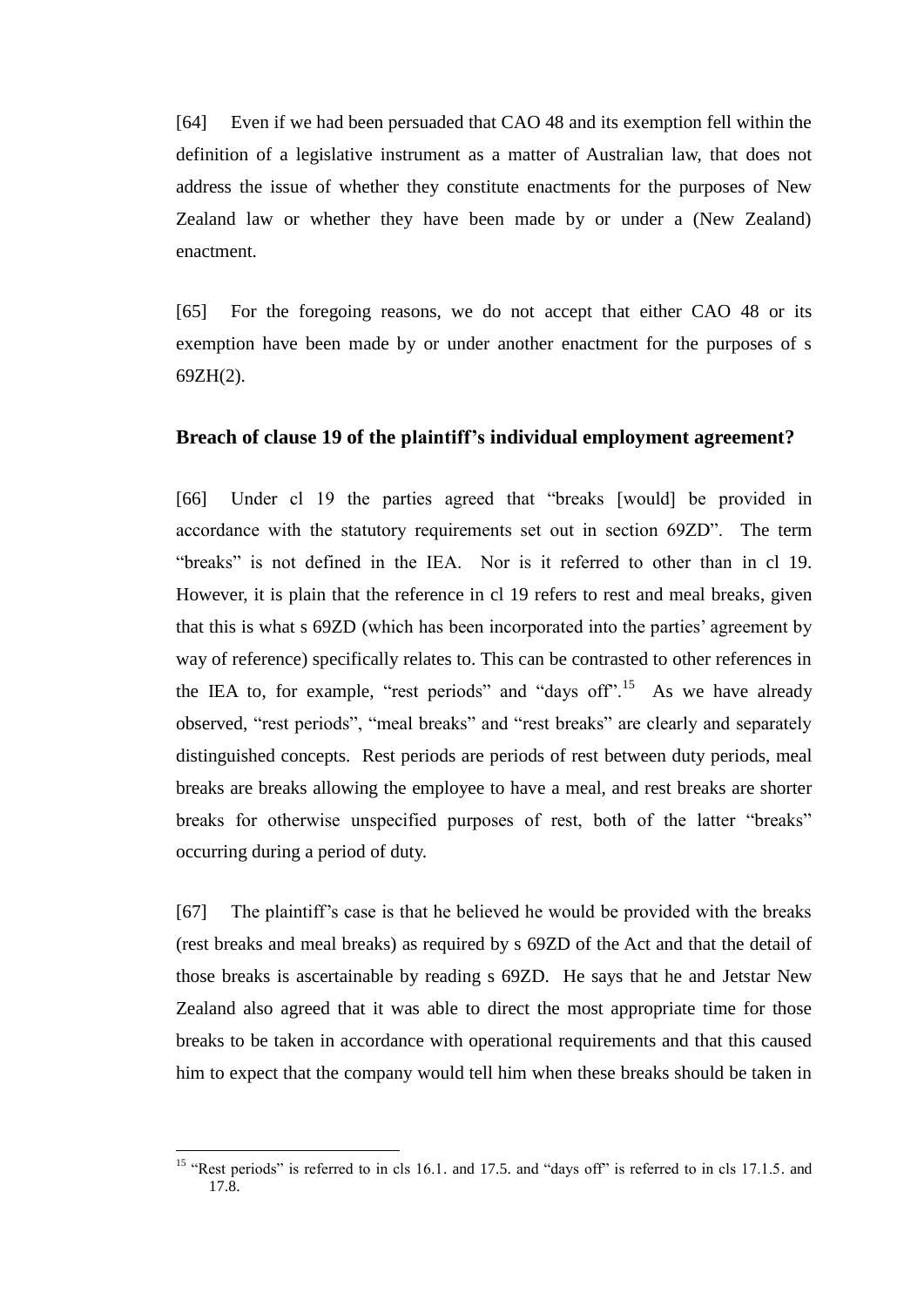accordance with its operational requirements, reinforcing for him that the breaks specified in s 69ZD would be provided. This did not occur.

[68] The defendant's case, on the other hand, is that what was agreed between the parties in cl 19 was an entitlement to such breaks as were afforded, not just by s 69ZD, but by the whole of Part 6D of the Act of which s 69ZD is only one of six sections. Its case is that because of the exemption created by s 69ZH(2), Mr Greenslade was in fact not entitled to any meal or rest breaks under s 69ZD, so that it was not in breach of cl 19 by failing or refusing to provide any.

[69] If the plaintiff's interpretation of cl 19 is correct, then the defendant was in breach. If the defendant's interpretation of cl 19 is correct, then it must establish that s 69ZH(2) applies and that another enactment is applicable to avoid being in breach. We have already found that it is unable to do so.

[70] While the parties could have agreed to alternative arrangements under the Act, they did not do so. Rather they agreed that rest and meal breaks would be provided in accordance with the statutory requirements set out in s 69ZD, but that "the Company may direct the most appropriate time for these breaks to be taken in accordance with operational requirements". It is common ground that no breaks as set out in s 69ZD were provided and that Jetstar New Zealand did not direct when any breaks could or would be taken according to its operational requirements. We cannot accept that the parties agreed to rest and meal breaks being taken but at the same time that none would be in practice, as is the effect of the defendant's case.

[71] In the absence of any direction, the statutory formula in s 69ZD(2) to (5) (per s 69ZD(1)) applies, unless (as the defendant effectively submits) cl 19 is to be read down.

#### *Is cl 19 to be interpreted subject to s 69ZH(2)?*

[72] Mr O'Brien submitted that s 69ZH(2) is incorporated - although not expressly - by virtue of the reference to the introductory words "in accordance with this Part" in s 69ZD(1).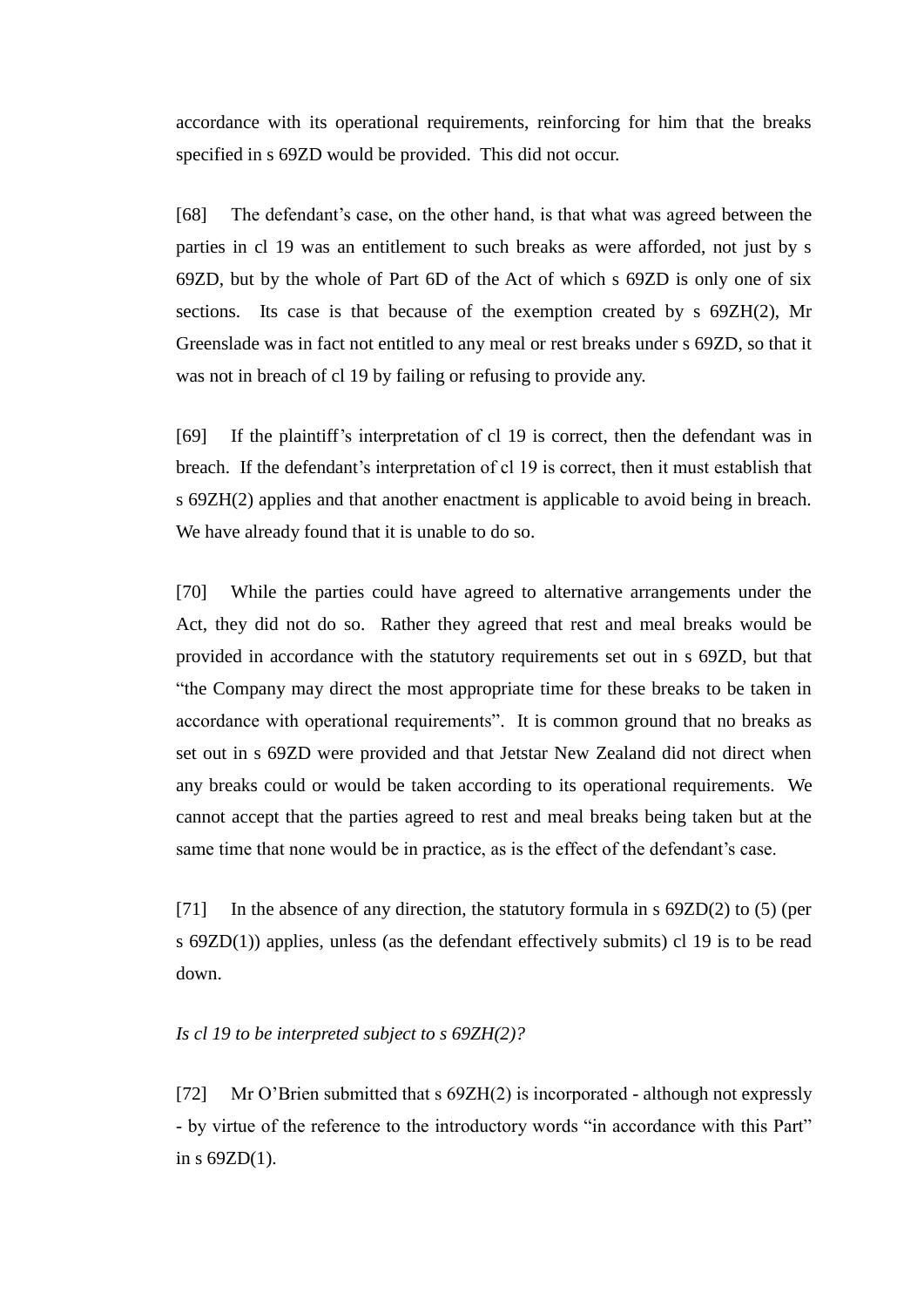[73] Section 69ZH(1) applies where an employee is entitled to, and an employer must provide the employee with, rest breaks or meal breaks under the Act and, in particular, under s 69ZD. Subsection (1) applies to circumstances where such an employee is also provided with, or entitled to, additional or enhanced rest breaks or meals breaks under another enactment.

[74] Subsection (1) then operates to promote and apply whichever of s 69ZD or the entitlements of the other enactment, is better from the employee's point of view, although it uses the phrase "additional or enhanced breaks". So subs (1) resolves any conflict between, or duplication of, entitlements to rest breaks or meal breaks by deeming that the additional or enhanced breaks, trump the inferior breaks.

[75] Subsection (2) of s 69ZH detracts from subs (1) in some specified circumstances. It applies where an employee is a person who is required to take a rest break (but not a meal break) by or under any other enactment. In such circumstances subs (2) deems that the requirement for a rest break, defined by the other enactment, is to apply instead of the provision of, or entitlements to, rest breaks or meal breaks under Part 6D and, in particular, under s 69ZD. Subsection (2) cancels out, in relevant cases, the ascendancy of the superior over the inferior under subs (1). It also has the effect of negating not only a Part 6D rest break, but also a Part 6D meal break if there is any rest break requirement under another enactment, even if that rest break requirement is only minimal and manifestly inferior to the entitlements to rest breaks and meal breaks under Part 6D.

[76] In our view the intention of cl 19 is clear. The IEA was Jetstar New Zealand's generic form of individual pilot employment agreement at the time it was entered into. At this stage Part 6D of the Act was in its current form including s 69ZH. Clause 19 expressly refers to the "statutory requirements set out in section 69ZD". While s 69ZH was in force at the time the agreement was entered into, there is no reference to that provision. This suggests that the formula contained within s 69ZD was intended to apply, subject to any direction from the defendant as to appropriate timing having regard to operational requirements. The point is reinforced by the drafting linkage in cl 19 between the "breaks" and the statutory requirements in s 69ZD. If the parties had intended that the requirements relating to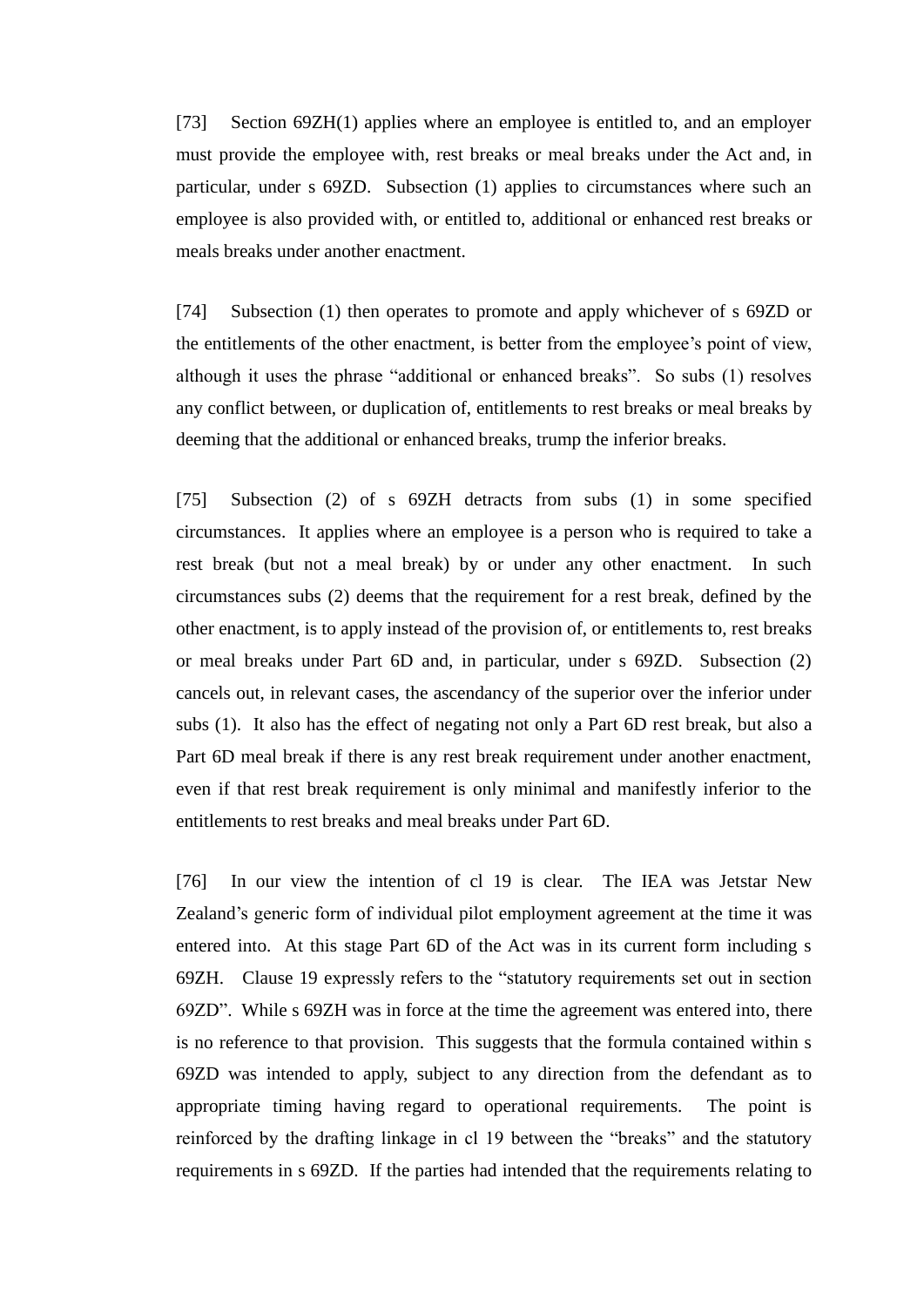rest and meal breaks in another enactment were to apply, it is likely they would have made particular reference to s 69ZH rather than 69ZD. More logically, and as Mr Harrison submitted, the reference to "rest breaks and meal breaks in accordance with this Part" is to the provisions in Part 6D which define the rest and meal break entitlements, being ss 69ZD and 69ZE. After all, if s 69ZD is engaged s 69ZH is not and vice versa.

[77] By including the second sentence of cl 19 (giving itself the ability to direct the most appropriate times for the taking of such breaks), Jetstar New Zealand must be held to have intended that breaks would be given and that it would specify when these were to be taken. Had its intention been to provide a right to rest breaks and meal breaks but to then negate that right in reliance on s 69ZH(2) as it now purports to do, the second sentence of cl 19 would have been otiose.

[78] We reject the defendant's argument that the reference in s 69ZD(1) to the phrase "in accordance with this Part" means that the whole of Part 6D must have been intended by the parties to apply, including the exemption in s 69ZH(2). Subsection (1) provides a statutory entitlement to all employees. By entering into cl 19, the parties intended that there would be a contractual entitlement. The contents of s 69ZD(1) were therefore irrelevant to this contractual requirement. What was important for the parties under cl 19 were the provisions in subss  $(2)$ ,  $(3)$ ,  $(4)$  and  $(5)$ of s 69ZE.

### *Does cl 16 prevail over cl 19?*

[79] Mr O'Brien advanced a further argument that cl 19 must be read subject to cl 16. This argument was one that found favour with the Authority.

[80] Clause 16 of the IEA, entitled "Hours of work, duty limitations and rest periods", provided that:

The Pilot's hours of work, duty limitations and rest periods will be determined by the relevant aviation legislation applicable to the Company or Client's Air Operator's Certificate (AOC) at that time. The relevant aviation legislation relating to hours of work, duty limitations and rest periods applicable to the Company's AOC at the time of signing of this agreement is attached in Schedule 4.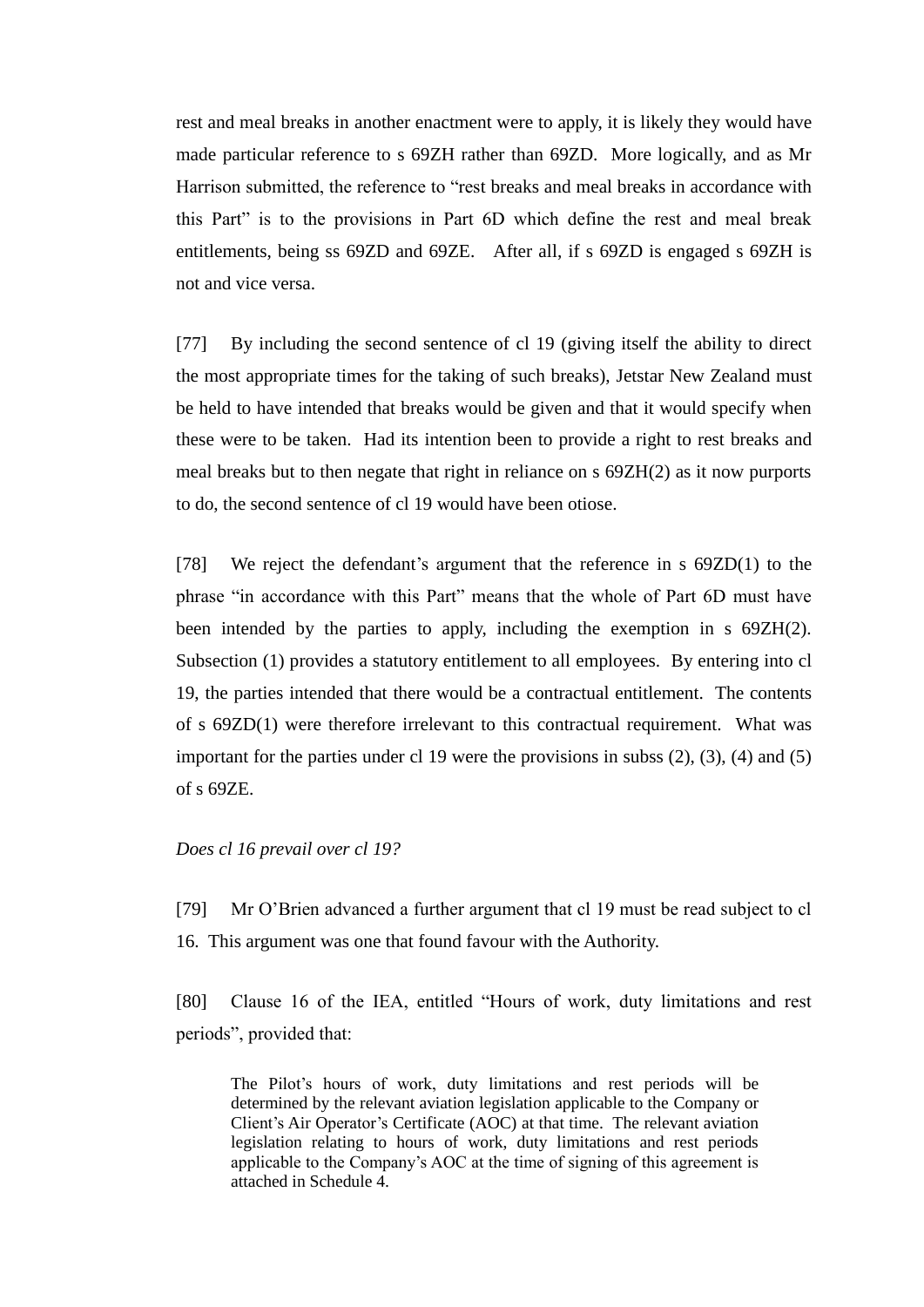[81] We do not consider cls 16 and 19 are in conflict with one another. That is because they are directed at two different things. Clause 16 relates to rest *periods*. Clause 19 relates to rest *breaks* and meal *breaks*. If the defendant's argument was correct, cl 19 would be rendered wholly ineffectual. That cannot have been the intention of the parties and there is no extrinsic material before the Court that might otherwise support the interpretation being advanced on behalf of the defendant in relation to the purpose of these two provisions.

### *Does cl 19 fall foul of s 238 of the Employment Relations Act 2000?*

[82] Mr O'Brien's fall-back position was that the plaintiff's interpretation of cl 19, which would exclude any accounting for s  $69ZH(2)$ , would constitute an unlawful contracting out of the Act under s 238. This provides that "[t]he provisions of this Act have effect despite any provision to the contrary in any contract or agreement." The defendant's argument is that s 238 prohibits the parties from entering into a contract which includes some elements of the legislation but precludes others. It relies for this proposition on the judgment of the Court of Appeal in *New Zealand Professional Firefighters Union v New Zealand Fire Service Commission.*<sup>16</sup>

[83] The plaintiff's response to this argument is manifold. First, he says that the purpose of s 238 is to prevent what is described in the heading to that section as "contracting out" of provisions of the Act which confer benefits on one or more parties to an employment relationship, rather than an agreement by one party to an employment relationship to provide benefits to which the Act does not extend or, equally, benefits which are better than those for which it makes minimal provision (described as "contracting in"). This interpretation is, it is submitted, supported by the history of s 238, being the descendent of old legislative provisions which recorded that Awards and industrial agreements (pre-1991 collective instruments) set only minimum, but not maximum, terms and conditions of employment.

[84] Next, the plaintiff says that s 238 is not applicable to cl 19 because a specific and dedicated provision for "contracting out" is made in relation to Part 6D by s 69ZG. As we have said, s 69ZG provides that:

<sup>&</sup>lt;sup>16</sup> [2011] NZCA 595 at [37].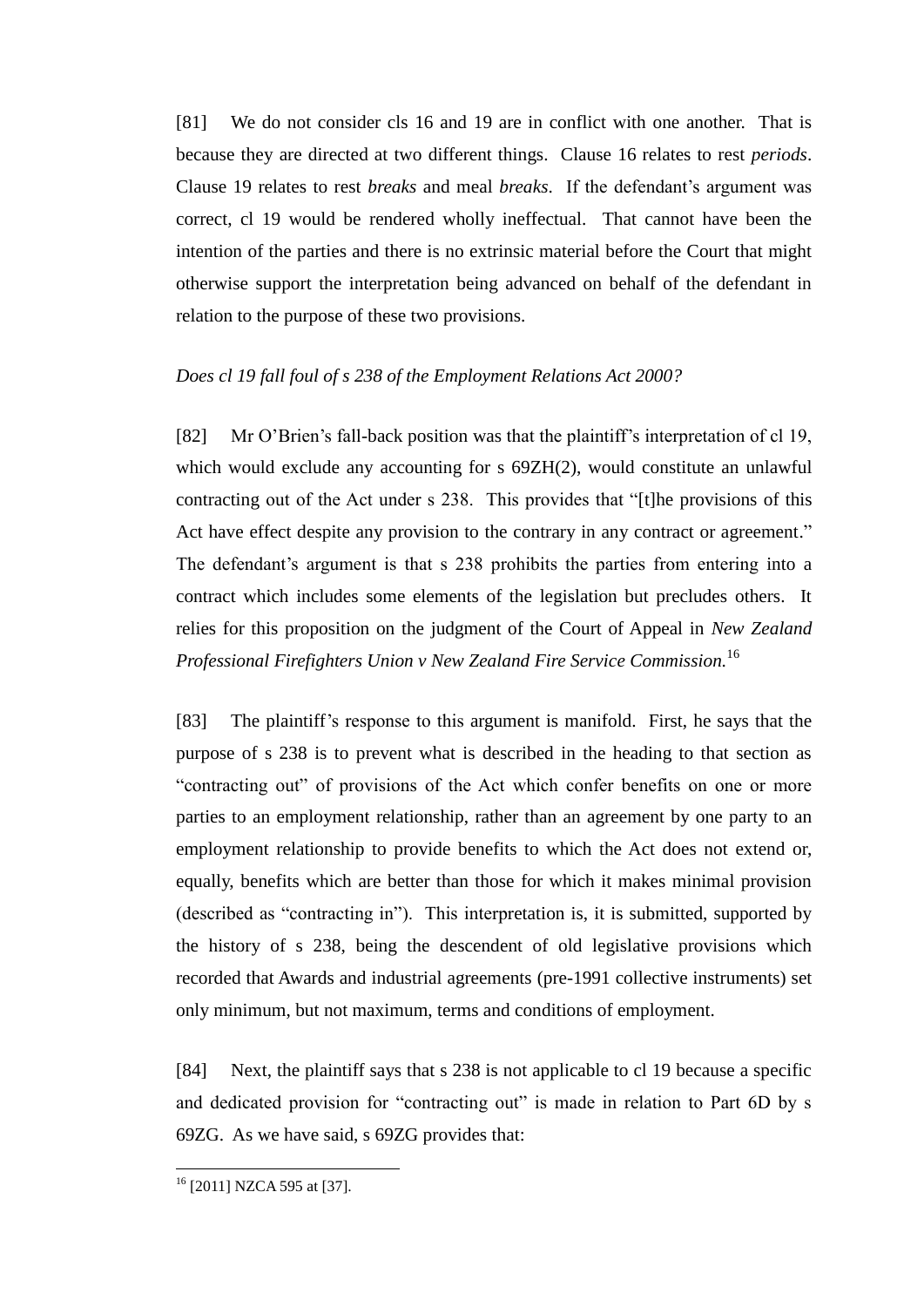#### **69ZG Relationship between Part and employment agreements**

- (1) This Part does not prevent an employer providing an employee with enhanced or additional entitlements to rest breaks and meal breaks (whether specified in an employment agreement or otherwise) on a basis agreed with the employee.
- (2) An employment agreement that excludes, restricts, or reduces an employee's entitlements under section 69ZD—
	- (a) has no effect to the extent that it does so; but
	- (b) is not an illegal contract under the Illegal Contracts Act 1970.

[85] The reference in s 69ZG(1) to "[t]his Part" includes s 69ZH. The plaintiff says that the "breaks" for which cl 19 makes provision are plainly "enhanced" by those which Jetstar New Zealand contends it is obliged to provide by virtue of obligations arising out of s 69ZH(2) and/or the Jetstar Australia CAO 48 exemption.

[86] Section 238 is not one which protects the rights only of employees. It is a generally applicable provision which ensures primacy of any legislative provision over any inconsistent provision in any contract or agreement including in any employment agreement or any collective agreement. The heading "[n]o contracting out" does not reflect precisely the substance of s 238 which creates primacy rather than prohibits the entering into of contradictory contractual or agreement provisions.

[87] As a general provision, however, s 238 is subject to the more particular s 69ZG. Subsection (1) of s 69ZG is engaged in this case because the entitlements to rest breaks and meal breaks specified in cl 19 (on the plaintiff's interpretation of this which we would otherwise accept) are, or amount to, "enhanced or additional entitlements" when compared to the application of the defendant's interpretation of cl 19 which would provide for no rest or meal breaks (as we have interpreted those phrases). In these circumstances, s 238 must yield to the more specific s 69ZG.

[88] Applying s 69ZG(2), the defendant's interpretation of cl 19 is one that "excludes, restricts, or reduces an employee's entitlements under section 69ZD …". Subsection (2) therefore provides that such an employment agreement "has no effect" but otherwise saves the individual employment agreement from being an illegal contract under the Illegal Contracts Act 1970.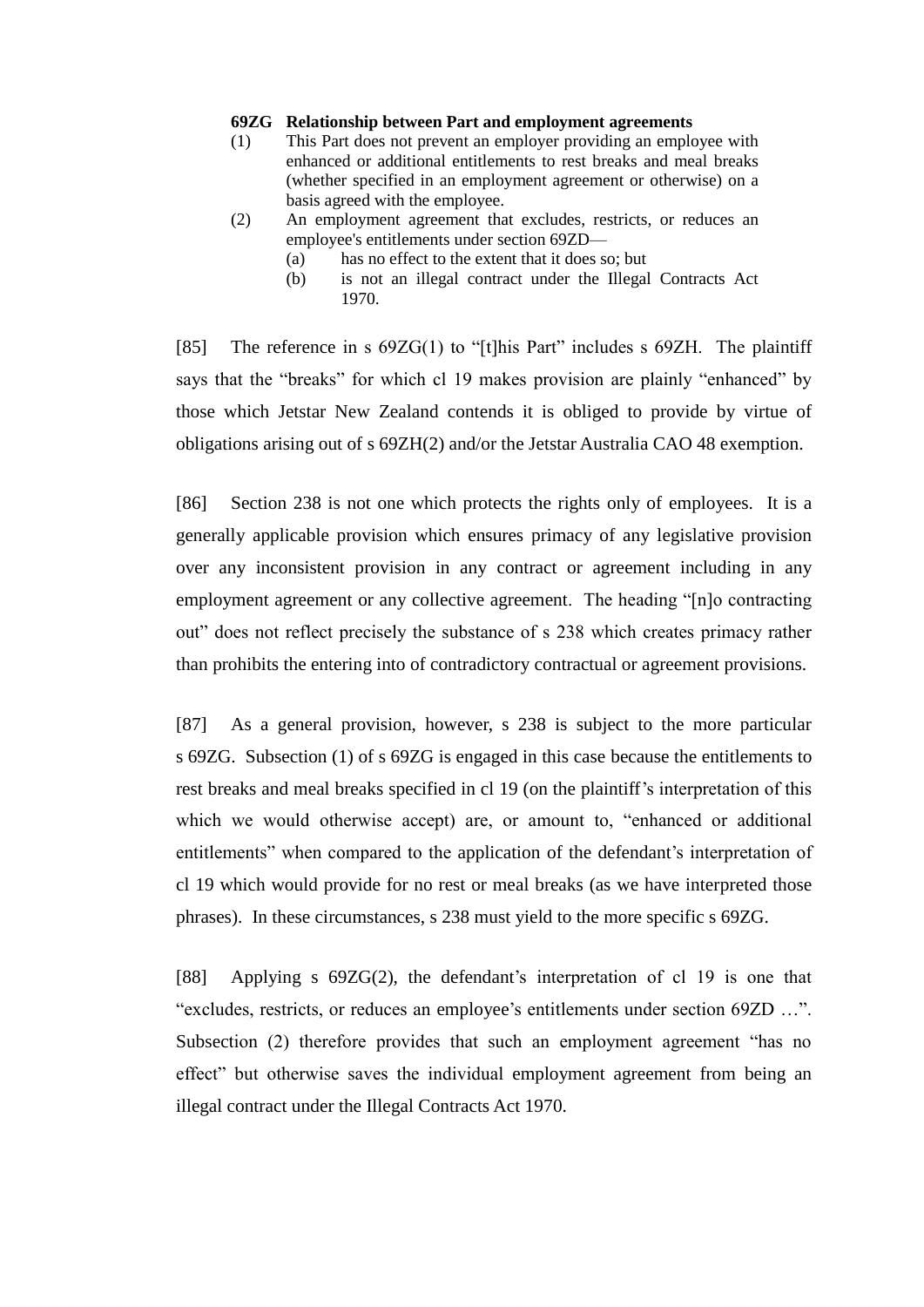[89] That interpretation of the effect of s 69ZG on s 238 accords with the historical approach to the interpretation of s 238 and its predecessors emphasised by Mr Harrison in his submissions. That is, the legislative scheme does not preclude parties from providing employee benefits which are better, or more generous, than those for which the legislation makes provision.

[90] We find in favour of the plaintiff's interpretation of cl 19. Even if we were to accept the defendant's interpretation, our other conclusions on the claim of statutory breach by the defendant (and the non-applicability of s 69ZH(2) in particular) mean that the defendant was in breach in any event.

[91] It follows that, by failing or refusing to provide rest breaks and meal breaks as defined in s 69ZD of the Act, the defendant breached cl 19 of the IEA with Mr Greenslade for the whole of the period of the currency of that agreement.

# **Practical consequences arguments**

[92] We heard a considerable amount of evidence about the sort of practical issues that may arise if the plaintiff's arguments were accepted. Much was made of the fact that the airline operates according to a low cost/low yield model which would be significantly undermined if Mr Greenslade and other of its pilots were required to take rest and meal breaks during their work periods. The defendant says that if it was required to provide pilots with breaks away from their duties (and aircraft), this would affect adversely its service scheduling, causing additional cost to the airline or the loss of income to it as a result either of operating fewer flights or increasing aircraft and/or pilot numbers.

[93] We accept that in the particular circumstances of piloting passenger service aircraft, there may be consequential and more significant effects of an employee taking a break than might be the case, for example, by the diminution or temporary cessation of a factory's production. We note that there are other duty time limitations on pilots (maximum duty hours, minimum breaks of duty between flight duties, and the like) which affect similarly airlines' abilities to operate their schedules for maximum efficiency and productivity, so that this legislative incursion into an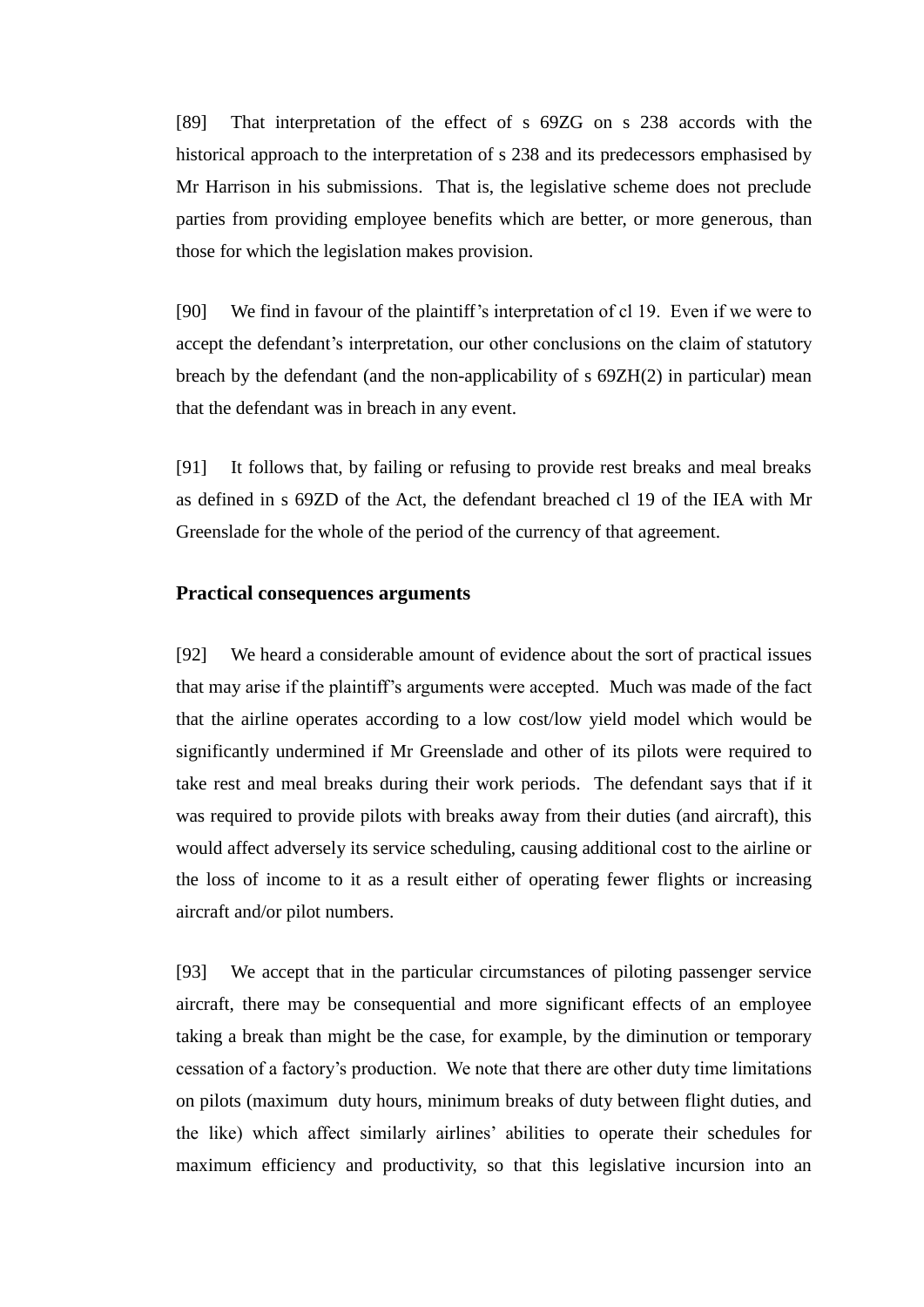airline's ability to operate its services is not unique. Such issues have been dealt with in other ways in analogous industries, such as the land transport sector by way of Rules made under the Land Transport Act 1998.<sup>17</sup> These Rules make express provision for rest breaks, as Mr O'Brien pointed out. While there are obvious synergies between the land transport and air transport industries and, we infer, some of the practical realities of working in each, the Act's requirements are clear. We do not consider that a requirement relating to rest breaks has been made by or under another enactment in the sense required by s 69ZD in the particular circumstances of this case.

[94] As witnesses for the defendant accepted, rest and meal breaks (as defined) could be implemented from a practical and operational perspective, although this would likely have an impact on the airline's financial position. It was even suggested that the most drastic consequence of a finding in the plaintiff's favour might be Jetstar's withdrawal from operations based in New Zealand. Such spectres, irrespective of their probability, should not be allowed to influence the interpretation of minimum code legislation or its application in particular cases, and do not do so in this case.

[95] Part 6D is, like other provisions of the Act, designed to impose a floor beneath which employers cannot go in terms of minimum working conditions. This much is reflected in the legislative history material we were referred to. Any statutory minimum regime requiring breaks from duties during a working period will necessarily affect an employee's productivity and, therefore, the cost to the employer of employing an employee. The way in which the defendant has chosen to structure its operations, and deal with the issue of rest and meal breaks, does not justify a departure from these minimum statutory requirements.

[96] As Mr Harrison aptly observed, it is no more a defence to an airline operator to contend that provision of statutory entitlements is inconsistent with its low cost operating model than it is for a garment sweatshop operator to do so.

<sup>&</sup>lt;sup>17</sup> Land Transport Rule: Work Time and Logbooks 2007.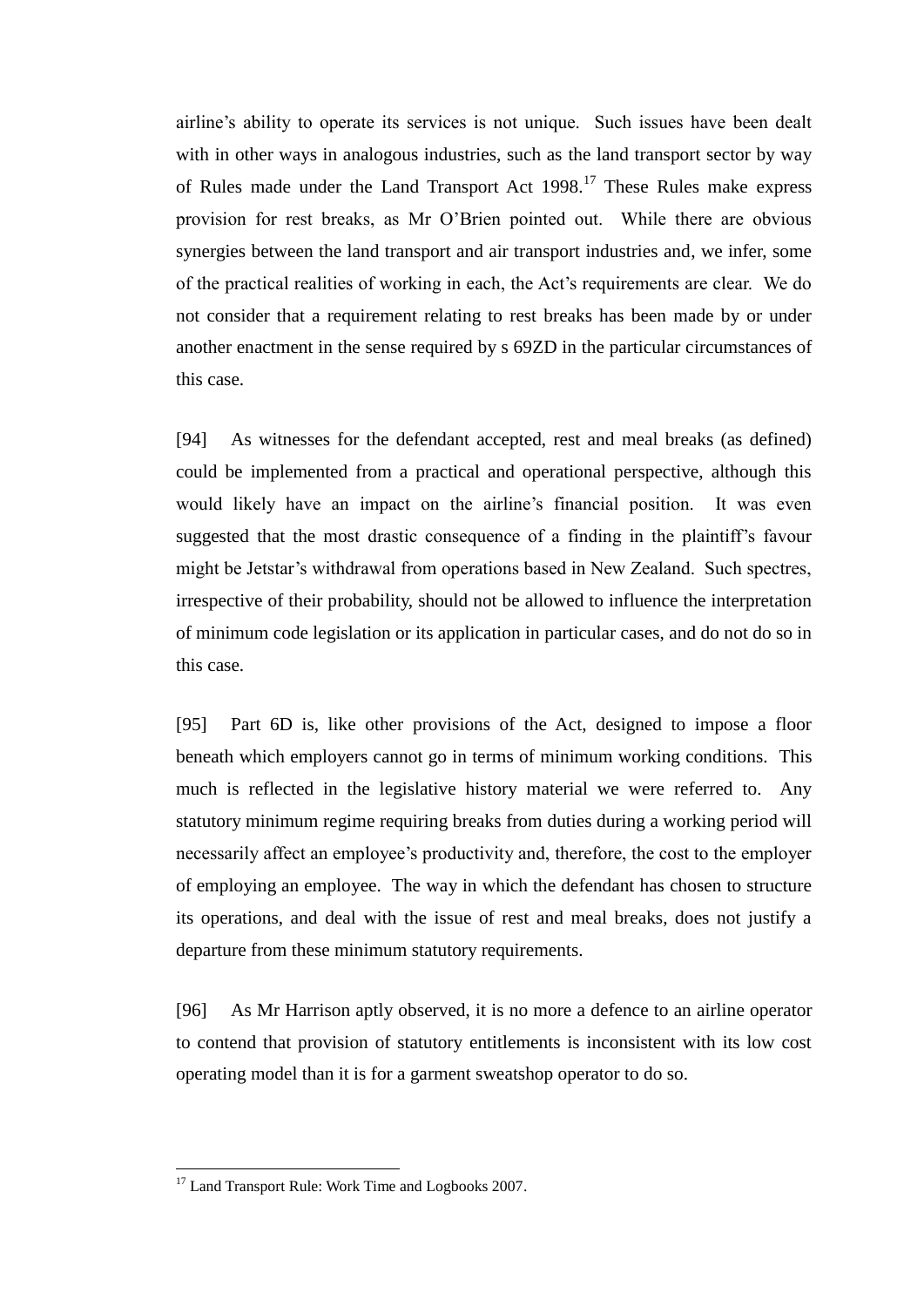[97] Mr Greenslade assures the Court that he is not proposing that he (or, to the extent that he can commit any other pilots, $18$  his colleagues) intends that any pilot of a flight crew could or should take their entitlements to a break by withdrawing from operation of an aircraft at any point during the flight, because a theoretical entitlement to a rest or meal break has arisen. Rather, he says that there can and should be a practical allocation of rest breaks and meal breaks as contemplated by the second sentence of cl 19 of his agreement. We understand this is what occurs with comparable Air New Zealand pilots, $19$  that is, that rest breaks and meal breaks are provided during the duty period when an aircraft is on the ground.

[98] It is clear that the plaintiff, and the union representing him and others in a similar position, are alive to the operational issues that arise and for this reason have submitted that the Court should defer making any orders relating to relief to enable the parties to enter into negotiations between themselves. We agree with that proposal in the circumstances.

### **Breach of good faith**

 $\overline{a}$ 

[99] These claims by the plaintiff relate to the manner in which the defendant entered into the IEA with Mr Greenslade in 2010. Although there is undisputed evidence from Mr Greenslade that he felt that he had little choice but to accept the defendant's form of contract if he wished to advance by promotion within the airline and in our experience this would not be unusual, a claim of breach of good faith focuses on the state of mind of the defendant's representatives at the time the agreement was entered into and the allegedly misleading conduct undertaken by the defendant. There is insufficient evidence about those events that would enable us to conclude to the necessary standard that there was a breach of good faith by the defendant. The same absence of relevant evidence prevents us from finding that the defendant should now be estopped from asserting an interpretation of cl 19 of the individual employment agreement other than that which it held out to Mr Greenslade that it would perform.

 $18$  Although in his name alone, the case has been brought, and is supported by, the New Zealand Air Line Pilots' Association Inc, a union of airline pilots, with other members employed by Jetstar (New Zealand).

<sup>&</sup>lt;sup>19</sup> Pilots flying two pilot, narrow-bodied aircraft on the same routes.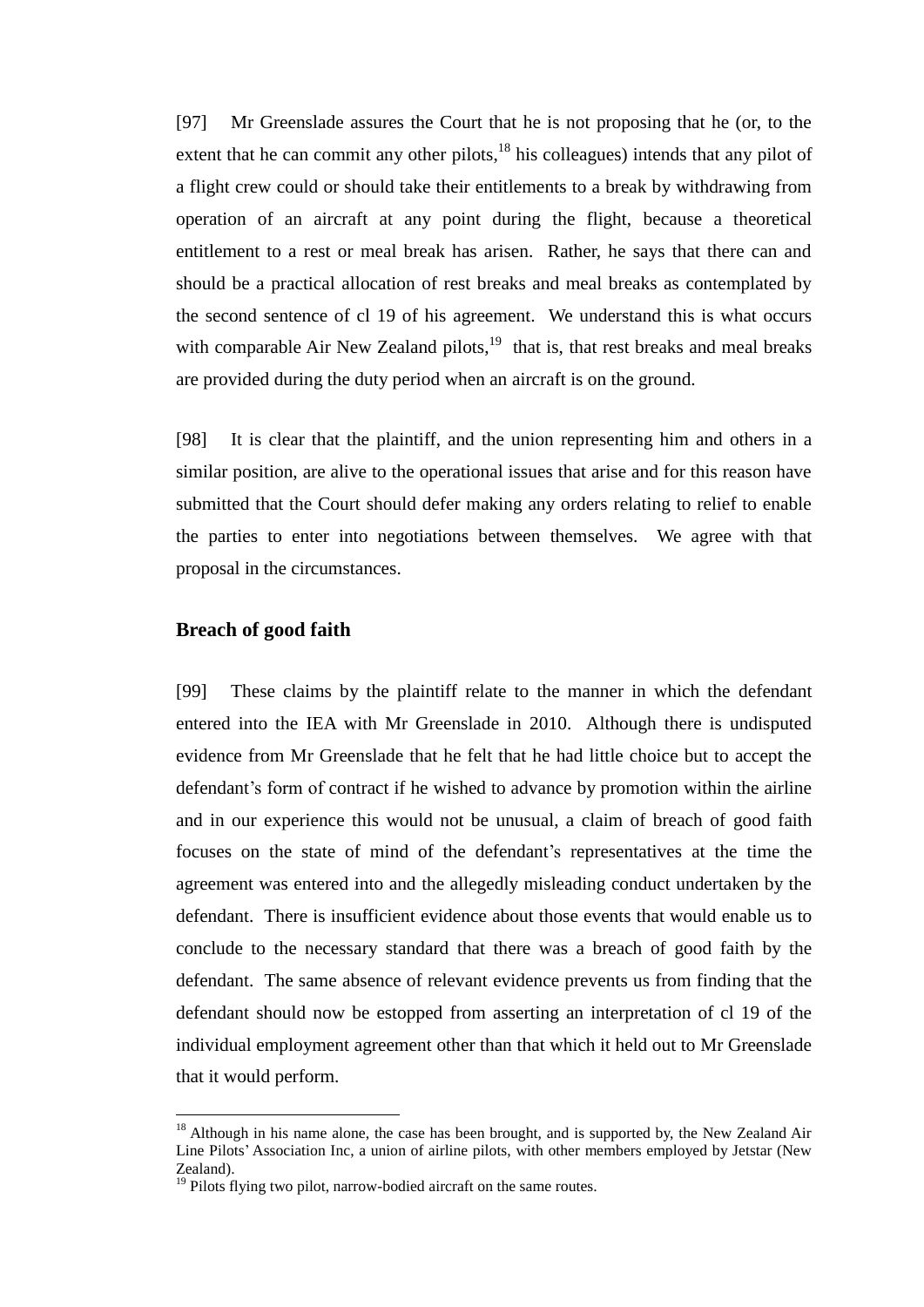[100] It may well be that, in view of the strength of his other claims against the defendant, the plaintiff elected not to pursue (at least fully) these good faith/estoppel causes of action but we conclude, in any event, that they fail for want of proof.

## **Decision of proceeding**

[101] The plaintiff succeeds in his claims for breach of his individual agreement and of s 69ZD of the Act. The defendant's defences fail comprehensively and ultimately because of its failure to establish the application of  $s$  69ZH $(2)$  to its case. Mr O'Brien conceded that it had to bring the parties' circumstances within that exemption to the application of s 69ZD if it were to succeed. It has not done so.

[102] In summary, Mr Greenslade was not, and is not, a person who is required to take a rest break by or under another enactment. Although he is required to take a period of rest between periods of duty for Jetstar (New Zealand), such periods are not rest breaks or meal breaks as we have interpreted those phrases in Part 6D of the Act.

[103] We note for completeness that the minimum periods of rest referred to in the CA that a pilot must take while not at work are consistent with mandatory statutory rest periods required by the New Zealand Civil Aviation Authority and its Australian counterpart (CASA), to mitigate fatigue in the interests of aviation safety.

[104] Even if we are wrong that a rest period taken between duty periods is not a rest break under Part 6D, there is no requirement on Mr Greenslade to take such a rest break (so defined) by or under another enactment.

## **Relief**

[105] The parties requested that issues relating to relief be deferred. After hearing from counsel we are confident that such issues may be capable of resolution directly between the parties themselves. If an impasse is reached leave is reserved to bring issues relating to remedies back before the Court. Counsel are requested to file an updating memorandum with the Court no later than 60 days hence.